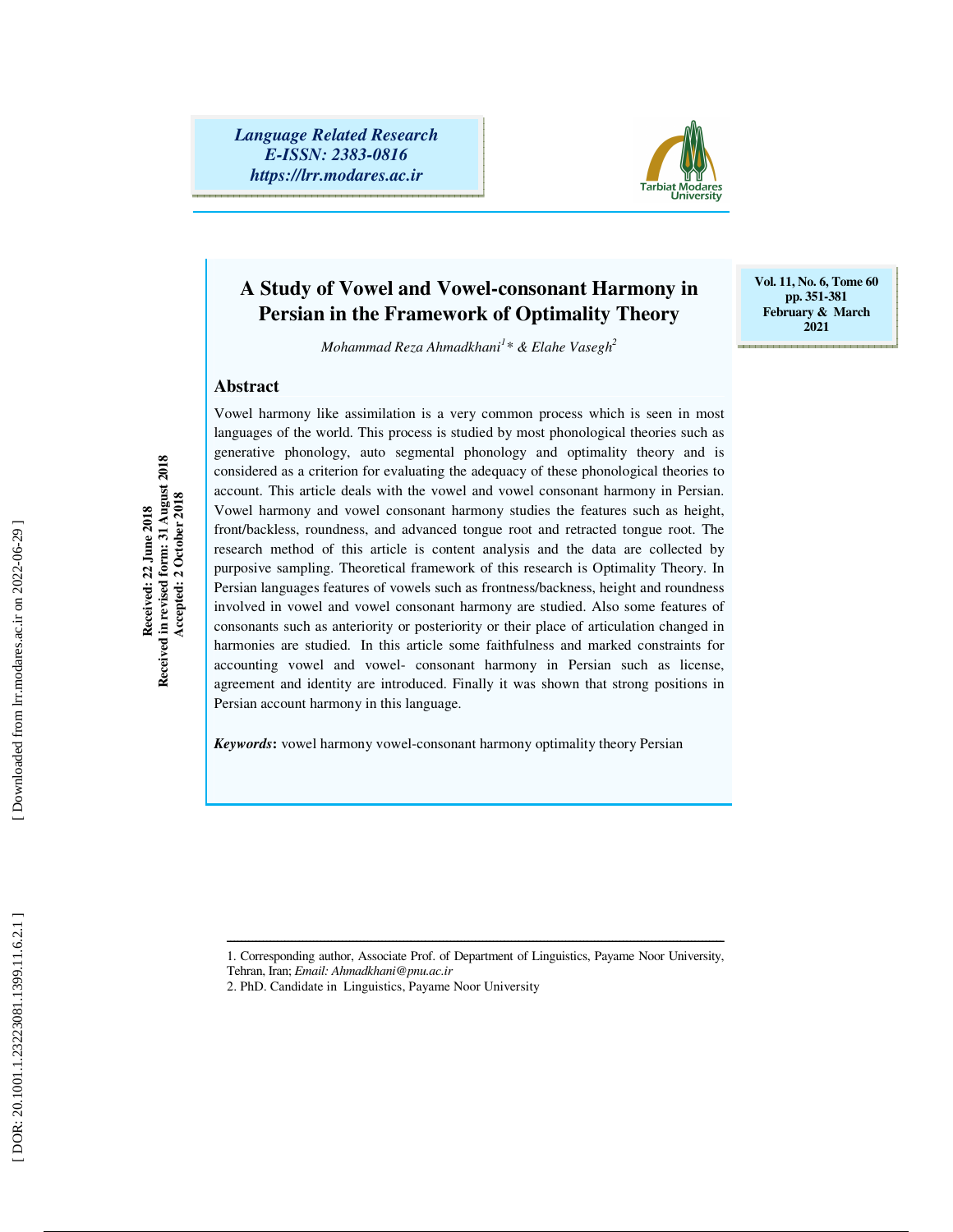*Language Related Research 11(6), (February & March, 2021) 351-381*

### **1. Introduction**

In some languages there are specific constraints ruling on vowel features which appear in special linguistic area which is called harmony, thereby vowels in intended areas harmonize in some feature. (Roca &Johnson,2005:149). In other words, vowel harmony is a kind of assimilation in which vowels in a specific phonological, morphological or syntactic assimilate in one or some features. The aim of this research is describing types of vowel harmony and vowel consonant harmony in the framework of optimality in Persian. The main question of this research is that whether there is vowel or vowel consonant harmony in Persian and if so, what features are involved in it? The research method of this article is content analysis and the framework is optimality theory. Data of this research are 705 words collected by counting all cases from the Moin 6 volumes dictionary. The data for optimality theory analysis are collected by purpose. Data analysis shows that in front vowels by reducing the height the frequency of vowel harmony among vowels increases. Also, in back vowels the most frequent harmony belongs to /a/ and frequency of vowel harmony among two other vowels, /o/ and /u/ are the same. In back vowels by reducing the height frequency of vowel harmony increases. In Persian and specially in colloquial variety vowel harmony is seen in simple and two part morphemes. Followings are main types of harmony in Persian: a: simple harmony in one feature. In this harmony only one feature is involved. Back harmony: [ʔerteʔɑš] →[ʔertɑʔɑš]. Height harmony: sebi<sup>1</sup>  $\rightarrow$  sibi<sup>1</sup>. Roundness harmony: be+xor  $\rightarrow$ bo'xor. b. harmony in multiple features. In this type some vowel fetures are involved. In be+gu  $\rightarrow$  bu'gu /e/ alternates with /u/./e/ because of heightness and backness of /u/ become [ +high,+back].In epenthesis vowel harmony in Bushehri dialect definite suffix has three alternations: /-oku/, /-eku/ and /-ku/, from which the first two end in consonant and the last one end in vowel. (Ahmadzade Borazjani,2010). In vowel consonant harmony features of vowel harmonize with consonant: in bi-ya alternation of /i/ and /e/ is because of harmony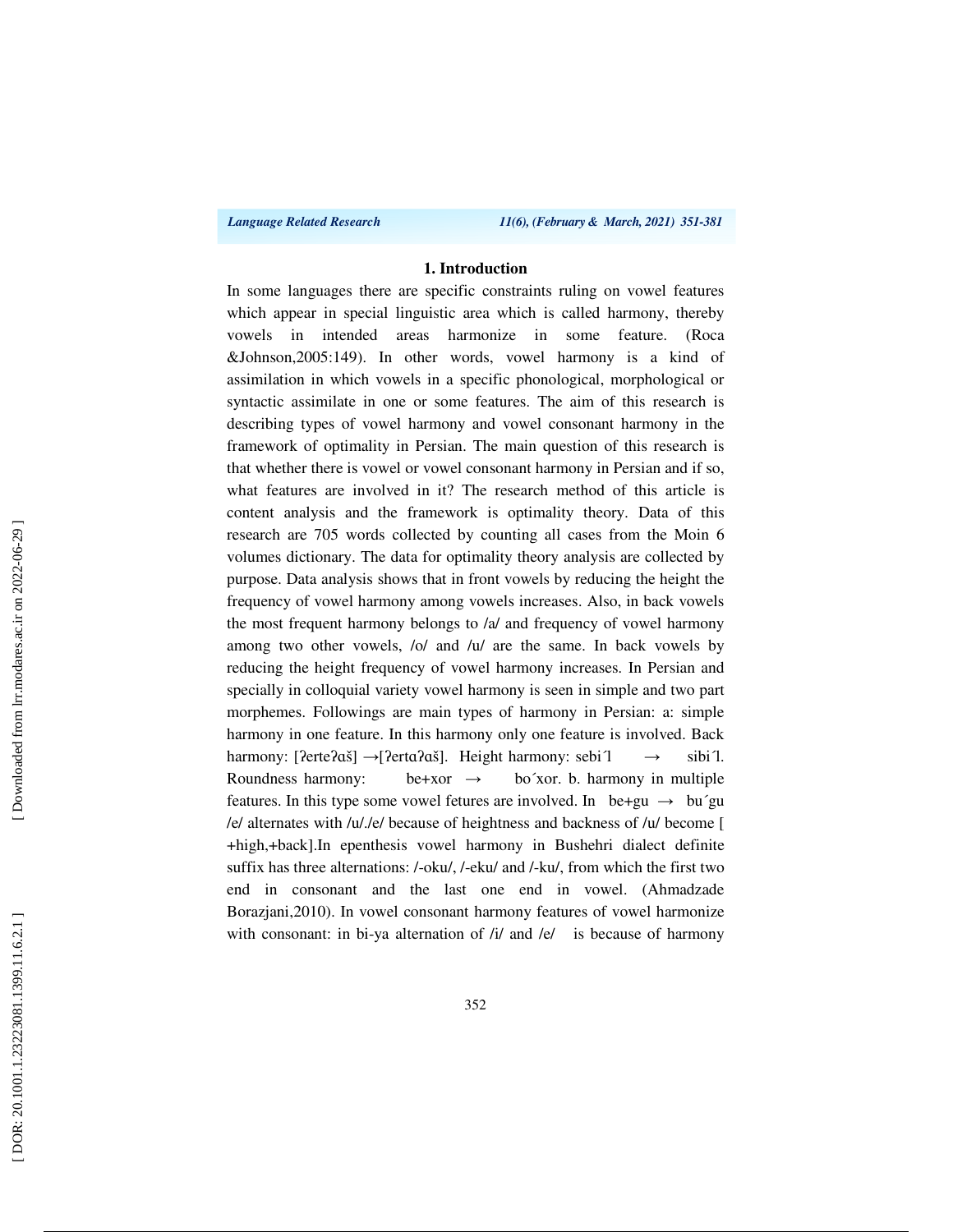*A study of vowel and vowe … Mohammad Reza Ahmadkhani1& Elahe Vasegh* 

between height and since /y/ has the feature [-back,+high], /e/ becomes high and changes to /i/.

| Input: /bæhar/ | AGREE(back) | $Lic(back)$ - $\sigma\Delta$ | <b>IDENT-IO(back)</b> |
|----------------|-------------|------------------------------|-----------------------|
| a. bæhar       | $*!$        |                              |                       |
| a. bæhar       |             |                              | 鉴                     |
| c.bæhær        |             | *1                           | 鉴                     |

**Tableau 1.** constraints of /bæha'r /

Tableau 1 represents constraints, candidate a doesn't violates license constraint and the reason is that /a/ has stress. This candidate violates Agree constraint because of difference of the vowels. Also, this candidate because of the lack of changing the vowels from input to output violates the identity constraint. Candidate b observes the license constraint because of the stress of the second vowel. Also, this candidate observes the Agree constraint because of sameness of vowels. However, the third constraint because of the difference in input and output in the first vowel is violated. Candidate c violates the license constraint because of the lack of stress in back vowels. Also, this candidate violates the identity because of the difference of the vowel in input and output. Agree constraint because of the identity of the vowels is not violated. So, the candidate b is optimal.

| Input: /keli <sup>'d/</sup> | AGREE(high) | $Lic(high)-\sigma$ لا | IDENT- $IO(high)$ |
|-----------------------------|-------------|-----------------------|-------------------|
| a.kele'd                    |             | $*1$                  | 拳                 |
| b.∽kili′d                   |             |                       | 崇                 |
| c.kile'd                    | ∗           | *1                    | **                |

**Tableau2.** Constraints of /keli´d/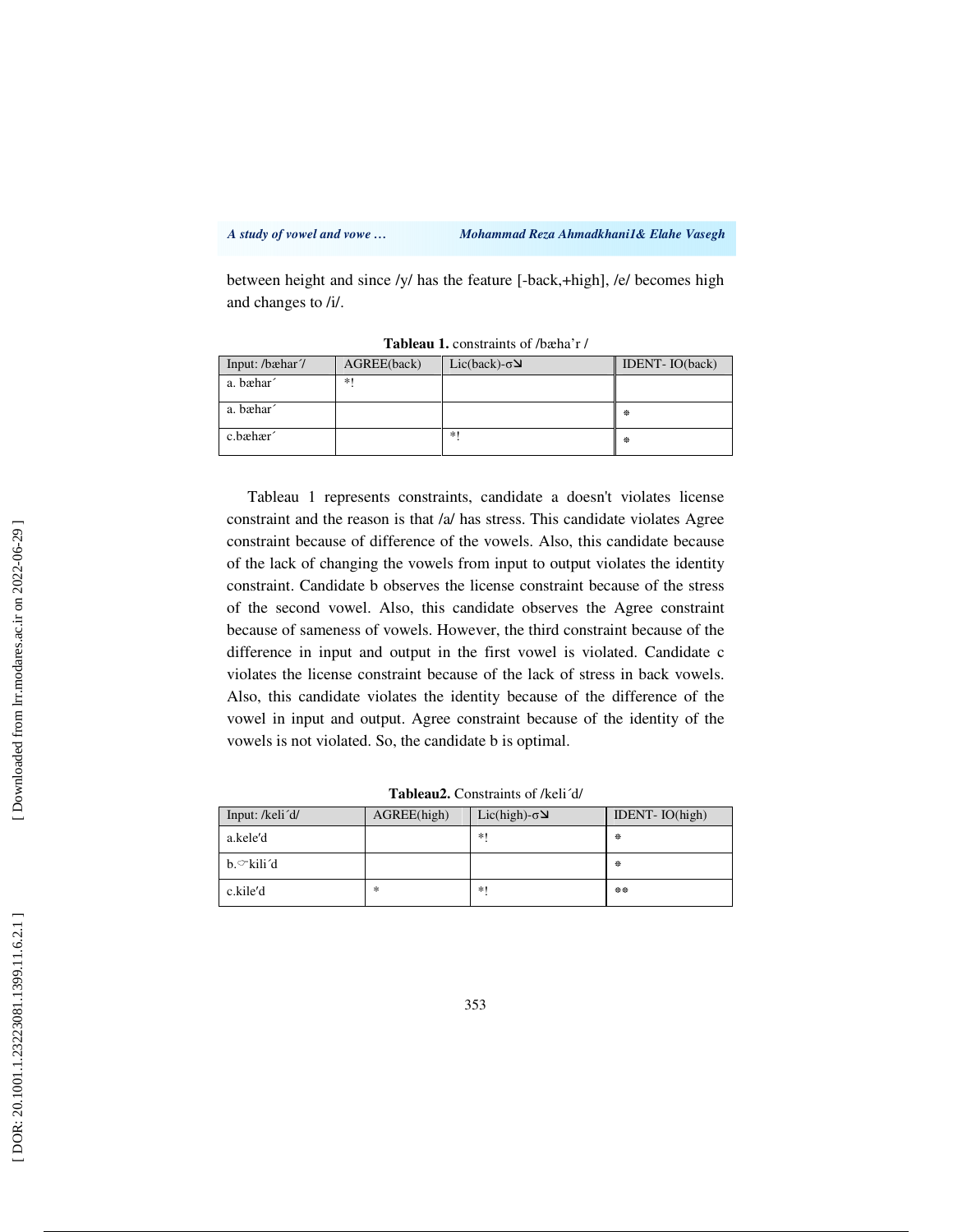In tableau 2 candidate a violates a because of lack of height of stressed vowel. This candidate observes Agree constraint because of identity of vowels. Also, this candidate violates identity constrain because of changing the second vowel. Candidate b violates identity constraint because of the lack of height stressed vowel. Candidate c violates license constraint because of the lack of height of stressed vowel. Also, this candidate violates the Agree constraint because of the difference in vowels. Identity constraint is violated twice because of the difference in vowels in input and output. So, constraint b is optimal.

| Input: $/be-xor/$ | AGREE(back) | Lic (+round)- $\sigma'$ | IDENT(round) |
|-------------------|-------------|-------------------------|--------------|
| a. be-xor         | ∗           |                         |              |
| $b. \circ$ bo-xor |             |                         | 崇            |

**Tableau3.** Constraints of /be-xor/

 In tableau 3 candidate a violates Agree constraint in backness. Candidate b violates only roundedness constraint which is in lower rank. So, candidate b is optimal.

In Persian there are three types of vowel harmony including harmony in height, harmony in back vowels and harmony in roundedness. Harmony of height of vowels applies on middle vowels and this causes to raising and become a high vowel. The goal of vowel harmony of backness or height of vowels in Persian is reducing the resetting articulatory organs and this is the result of faithfulness of strong position. It seems that in Persian in simple word stress is phonological element which causes harmony. In these words, feature spreading from strong position, stress position to weak phonological position, stress less position. However, in complex words root acts as strong position.

Downloaded from lrr.modares.ac.ir on 2022-06-29]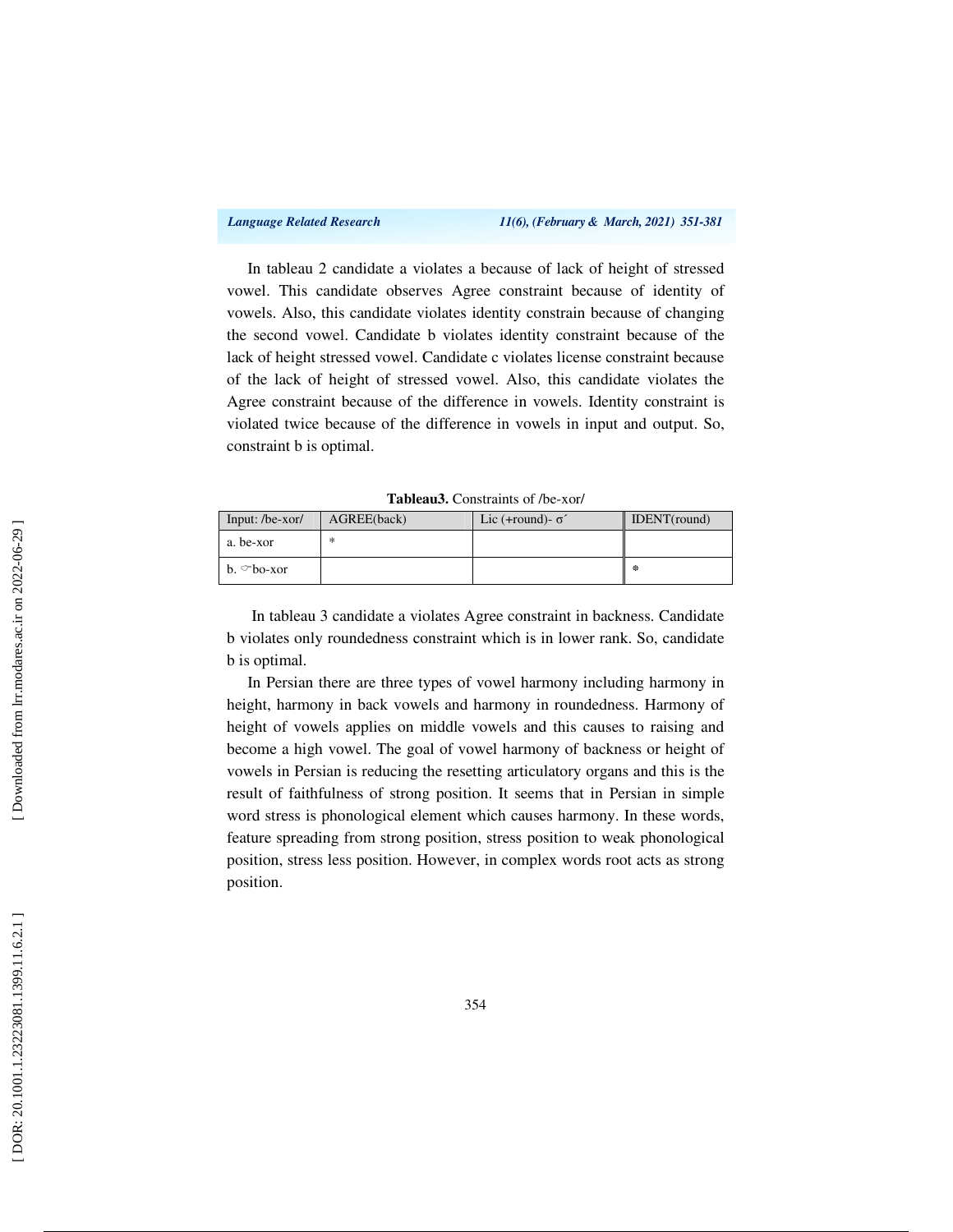

بررسي هماهنگي واكهاي و واكهاي - همخواني در زبان فارسي در چارچوب نظرية بهينگي

محمدرضـا احمدخانـى'"ٌ، الـهه واثق<sup>٬</sup>

. دانشيار گروه زبانشناسي، دانشگاه پيامنور، تهران، ايران. 1 . دانشجوي دكتري زبانشناسي، دانشگاه پيامنور، تهران، ايران. 2

دريافت: 01/ 04/ 97 پذيرش: 10/ 07/ 97

### چكيده

هماهنگي واكه اي همانند همگوني فرايندي با بسامد بالاست كه در بسياري از زبانهاي دنيا قابل مشاهده است. اين فرايند در بسياري از نظريههاي واجشناسي نظير زايشي، خودواحدي و بهينگي بررسي و تحليل شده است و بهنوعي فرايندي است كه به ارزيابي نظريههاي مختلف واجشناسي ميپردازد. مقالهٔ حاضر به بررسي هماهنگي واكهاي و هماهنگي واكهاي ـ همخواني در زبان فارسي در چارچوب نظرية بهينگي ميپردازد. هماهنگي واكهاي به مشخصههاي مختلفي در زبان نظير ارتفاع، پسين بودن واكه، گردي، ريشهٔ زبان پیشآمده و خیشومیشدگی وابسته است. روش تحقیق مقالهٔ حاضر تحلیل محتواست و دادههای آن به شيوهٔ تمامشماري و نيز هدفمند از *فرهنگ فارسي م*عين (١٣٨٨) گردآوري شده است. چارچوب نظري اين پژوهش نظرية بهينگي است. هدف مقالة حاضر، بررسي هماهنگي واكهاي و واكهاي ـ هم خواني در زبان فارسي و طبقهبندي انواع آن از نظر مشخصات واجي است. بررسي دادها نشان ميدهد كه در زبان فارسي هماهنگي واكهاي به مشخصاتي نظير پسين بودن، ارتفاع و گردي واكه مرتبط است. همچنين، برخي مشخصات همخوانها ازجمله كامیشدگی در هماهنگی واكهای ـ همخوانی دخیل هستند. نتایج بررسی داده-ها نشان ميدهد كه در زبان فارسي براي تبيين هماهنگيها، جايگاه قوي به لحاظ واجي و صرفي عامل مهمي بهشمار ميرود. همچنين، محدوديتهاي مجاز بودن، تطابق و همانندي در اين هماهنگيها گزينة بهينه را بهدست ميدهند.

**واژههای کلیدی**: هماهنگی واکهای، هماهنگی واکهای ــ همخوانی، نظریهٔ بهینگی، زبان فارسی.

ــــــــــــــــــــــــــــــــــــــــــــــــــــــــــــــــــــــــــــــــــــــــــــــــــــــــــــــــــــــــــــــــــــــــــ

E-mail: Ahmadkhani@pnu.ac.ir :مقاله مسئول نويسندة\*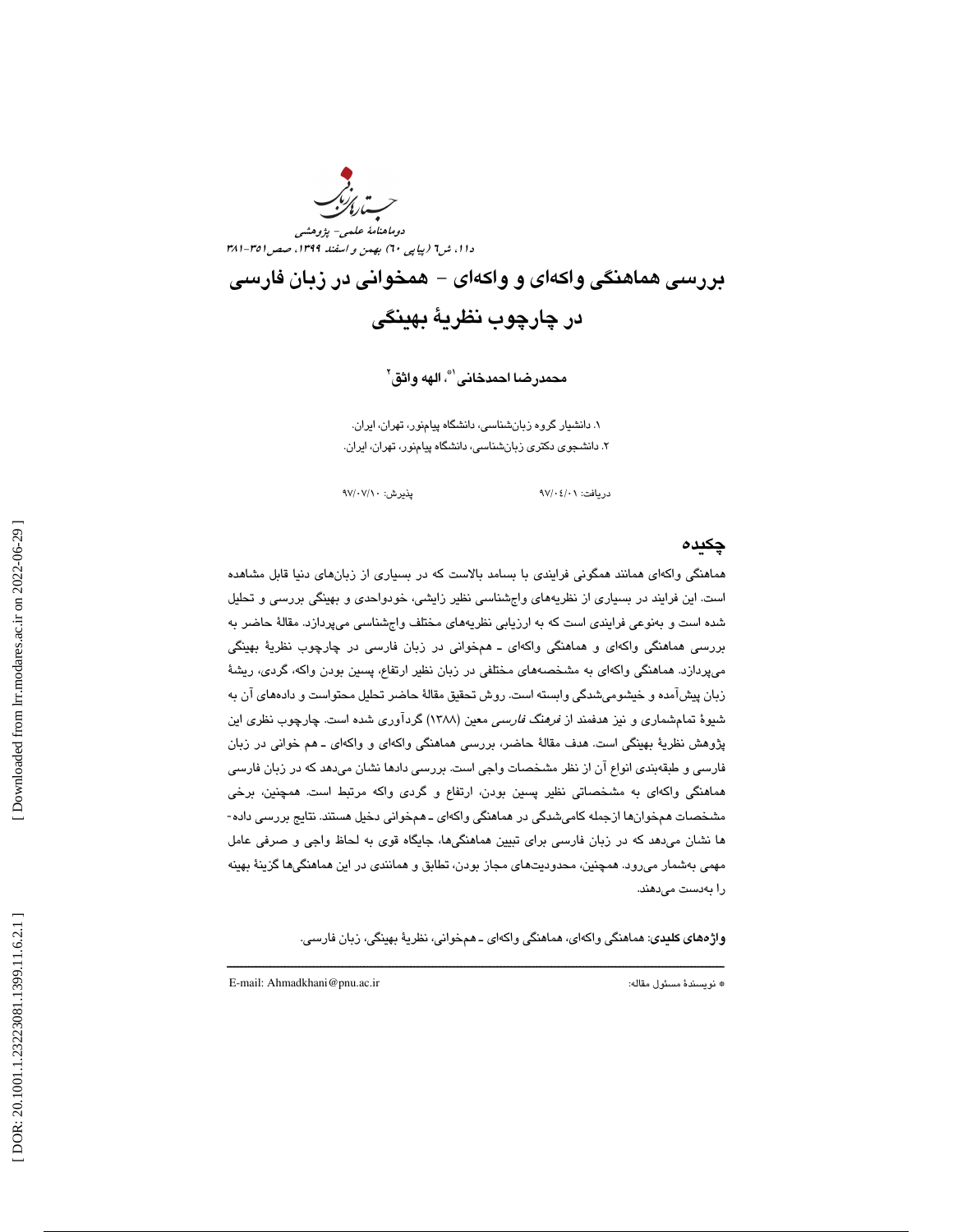محمدرضا احم*دخاني و همكار بررسي هماهنگي واكهاي ...*. من بررسي هماهن*گي واكهاي ...*. من بررسي هماهنگي *واكهاي ...*<br>**په**مونگي بررسي همان بررسي هم بررسي همان بررسي همان بررسي هماهنگي بررسي هماهنگي واكه بررسي هم بررسي هم بررس

# . مقدمه 1

در نظامهاي واجي، گاهي اوقات مشاهده ميشود كه برخي از آواها و واحدها شباهتهاي بسياري در برخي از مشخصهها با واحدهاي مجاور خود دارند كه اين امر به فرايند همگوني در همخوانها و واكه منجر ميشود و نمونة اينگونه الگوهاي واجي را ميتوان در بسياري از زبانهای طبیعی که در برخی از مشخصهها همگون شدهاند، مشاهده کرد که از این میان میتوان به فرایندهایی نظیر هماهنگی واکهای $^{\prime}$ ، گردش واکهای $^{\prime}$ ، پیشینشدگی $^{\prime}$  و … اشاره کرد.

در برخي از زبانها محدوديتهاي ويژهاي بر مشخصههاي واكههايي كه در يك حوزة زباني خاص ظاهر ميشوند، حاكم است كه اين پديده را اصطلاحاً هماهنگي 4 مينامند، زيرا واكهها در حوزهٔ مورد نظر در مشخصههای خاصی با یکدیگر هماهنگ میشوند ,Roca & Johnson)<br>(149 .2005

به عبارتي ديگر، هماهنگي واكهاي، نوعي همگوني است كه طي آن واكهها، در يك حوزة واجي، صرفي يا نحوي در يک يا چند مشخصه، همگون ميشوند. اين فرايند را ميتوان در بسياري از زبانهای مختلف سراسر جهان نظیر زبان ترکی، ایگبویی ؒ، برخی زبانها در غرب افریقا، ترکانا<sup>ר</sup> در شرق افريقا و فلسطيني در شرق مديترانه مشاهده كرد (385 1995: ,Laver(.

بر همين اساس هدف اين تحقيق توصيف انواع هماهنگي واكهاي و همچنين، هماهنگي واكهاي ـ همخوانی در قالب یکی از جدیدترین نظریهها، یعنی نظریهٔ بهینگی<sup>۷</sup> در زبان فارسی است. پرسش اصلي پژوهش حاضر اين است كه آيا در زبان فارسي هماهنگي واكهاي و واكهاي ـ همخواني وجود دارد و در صورتي كه پاسخ اين پرسش مثبت باشد، چه ويژگيها و مشخصاتي در اين هماهنگيها دخيل هستند؟ روش تحقيق اين مقاله تحليل محتواست و چارچوب نظري آن نظرية بهينگي است كه معرفي خواهد شد. دادههاي اين مقاله به دو شيوه استخراج شدهاند. دادههاي مربوط به بخش 1ـ 4 كه مشتمل بر ۷۰۵ واژه است، بهصورت تمامشماری از *فرهنگ 1جلدی معین (*۱۳۹۳) گردآوری شدهاند و دادههاي مربوط به بخش تحليل بهينگي، بهصورت هدفمند گردآوري شدهاند.

# . پيشينة تحقيق 2

در اين بخش به بررسي مطالعات انجامشده در اين راستا پرداخته ميشود. جم (1389) به بررسي تضعيف واجِهاي/ 4/d /d/ و/ G/ و نبديل آنِها به آواهاي [j]، [d]، [x] ار گويش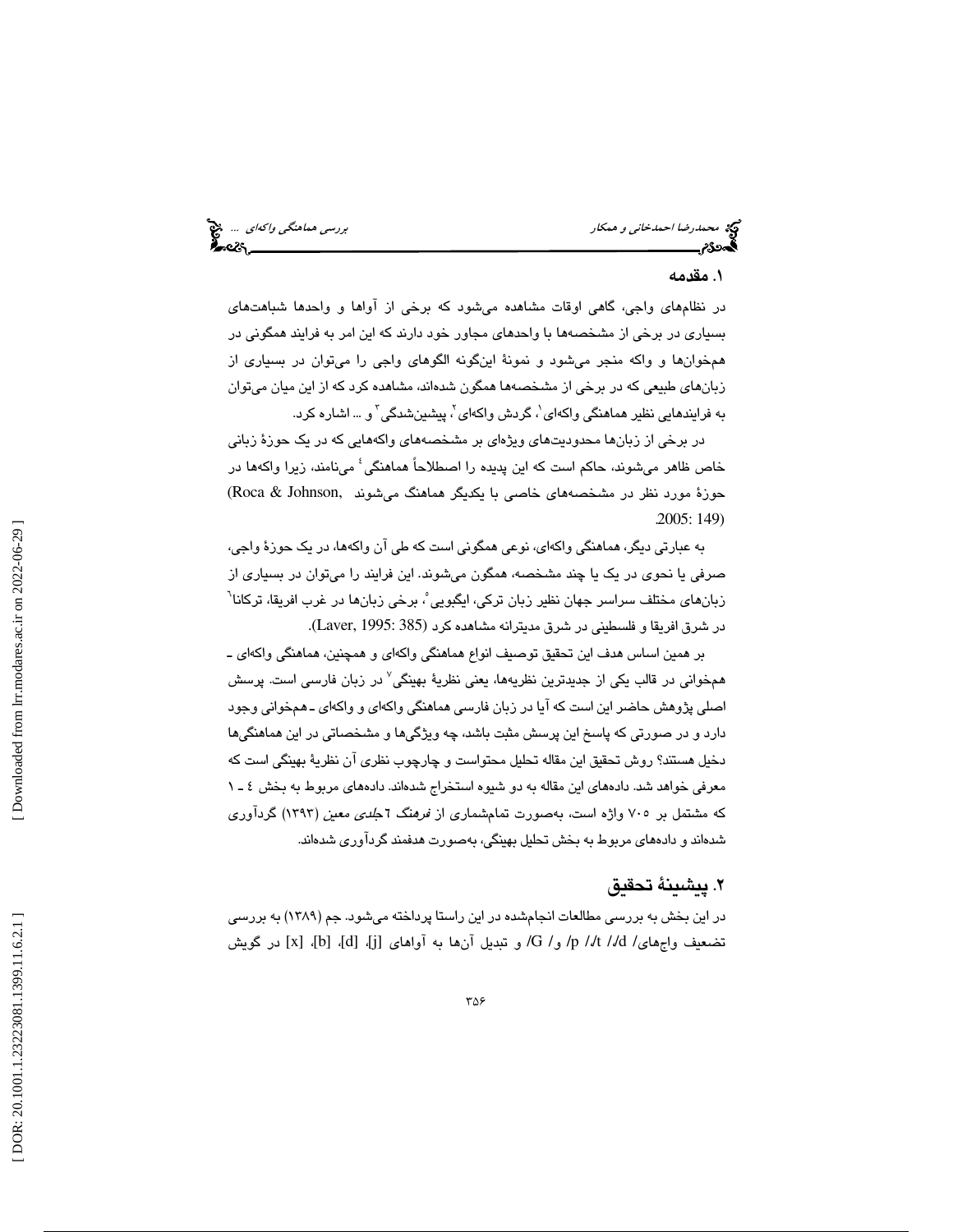سبزواري و تضعيف همخوانهاي لبي/ b/ /db/ /db/ و تبديل آنها به [w] در گويشهايي چون تربت حيدريه، سيستاني، زابلي، قايني، بيرجند و بسياري از گويشهاي غيركويري در چارچوب نظرية بهينگي پرداخته است. وي (1389) با بيان به اينكه تبيين دقيق فرايند تضعيف براي نظريههاي قاعدهبنياد كه صورتگراي محض هستند چالش برانگيز است، با توسل به واجشناسي نقشگرا و در چارچوب نظرية محدوديت بنيادبهينگي به تبيين اين فرايند پرداخته است. بدخشان و زماني (۱۳۹۲) در مقالهاي با عنوان «تحليل و توصيف فرايند حذف در زبان كردي (گويش ، با روشي توصيفي ـ تحليلي و رويكردي همزماني به توصيف و تحليل فرايند حذف در كلهري)» زبان كردي و مشخصاً در گويش كلهري در چارچوب نظرية بهينگي پرداختهاند. نگارندگان با سازوكار ديگرى كه محدوديتهاى بهينگي بر آن ناظر است نشان مىدهند كه هميشه گزينهٔ حذف در اين شرايط، گزينة بهينه نيست و تنها در شرايطي رخ ميدهد كه امكان گزينة غلتسازي وجود نداشته باشد. جم و ذلقي (1392) به بررسي تبديل واكه/ u/ به [i [در گويش لري سيلاخوري در چارچوب نظريهٔ بهينگي پرداختهاند. يافتههاي اين مطالعه نشان ميدهند كه بافت پس از واكهٔ/ u/ تعيينكنندة رخداد يا عدم رخداد اين تبديل است و بافت پيش از اين واكه هيچ نقشي در اين ميان ندارد. جم و تيموري (١٣٩٣) به تبديل واكهٔ/ a/ به واكهٔ [a:] يا [o] در لهجهٔ فردوس در چارچوب نظرية بهينگي پرداختهاند. نگارندگان با بررسي دقيق لهجههاي مختلف شهر فردوس به اين نتيجه رسيدهاند كه اين تبديل در هجاي اول واژههاي دوهجايي و هجاي دوم واژههاي سههجايي رخ ميدهد؛ اما در هجاي آخر واژهها رخ نميدهد. طبق يافتههاي اين پژوهش، دليل رخداد اين تبديل، محدوديت نشانداری^ /a / ٌ و دليل عدم رخداد آن در هجای آخر واژهها، تسلط محدوديت پايايي` ضد اين تبديل بر محدوديت نشانداري ذكر شده است. همچنين، در اين مقاله به بررسي اين تبديل در بافت پيش از همخوانهاي خيشومي نيز پرداخته است. صفري (١٣٩٥) به توصيف و تحليل فرايندهاي واجي كشش جبراني، حذف، تضعيف، ارتقاي واكهاي و قلب در گويش گالشي اشكور در قالب واجشناسي بهينگي پرداخته است. نتايج بهدستآمده از تحقيق آنها حاكي از آن است كه فرايند تضعيف و حذف در اين گويش داراي بيشترين بسامد و فرايند قلب داراي كمترين بسامد ست. میردهقان و یوسفی (۱۳۹۰) به بررسی حرف اضافه نمایی افتراقی در قالب مدل بهینگی ا پرداختهاند. آن ها سلسلهمراتب محدوديتي گويش وفسي را با بهكارگيري ابزارهاي صوري انطباق هماهنگ و ربط موضعي استخراج كردهاند. 9 کا 1 A کی ج ک 4 A کی ج 4 A کی ج ب تک اللہ 2008.1.399.11.6.2010.1.23223081.1399.11.6.2.1 [\[ Downloaded from lrr.modares.ac.ir on 20](https://lrr.modares.ac.ir/article-14-22216-fa.html)22-06-29 ]<br>| Downloaded from lrr.modares.ac.ir on 2022-06-29 ]<br>| Downloaded from lrr.moda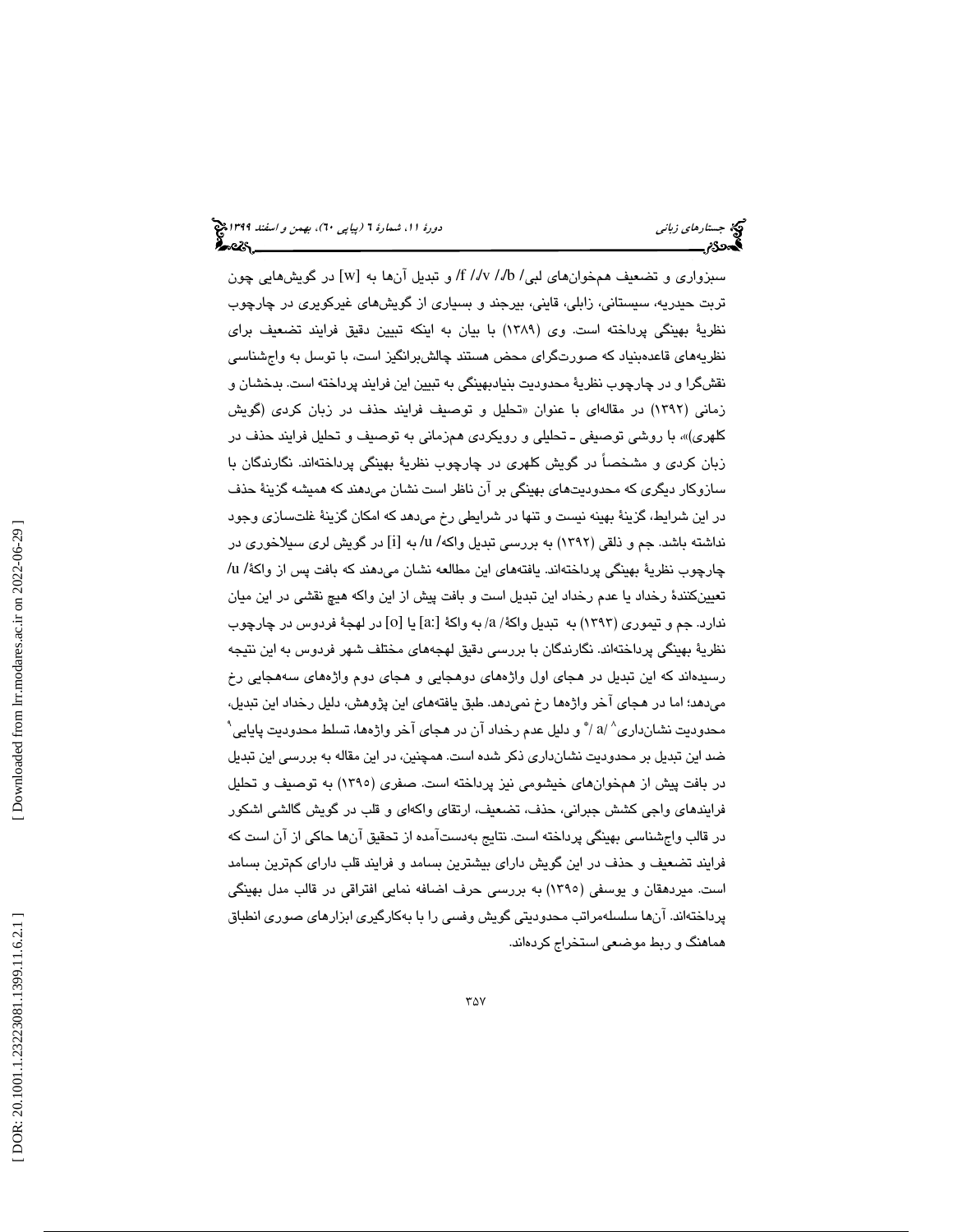محمد رضا احمدخاني و همكار بررسي هماهنگي *واكهاي ...*. چ<mark>خ</mark><br>پررسي هماهنگي و احمدخاني و همكار بررسي هماهنگي واكه بررسي هماهنگي واكه بررسي<br>پروتئي بررسي

# .3 سيستم واكهاي در زبان فارسي

زبان فارسي داراي نظام واكهاي ششتايي است كه داراي مشخصههاي دوتايي است كه اين مشخصهها .(Lass, 1984; Ansarian, 2004; Lazard, 1980 را ميتوان در جدول شمارة 1 مشاهده كرد (

جدول 1: واكههاي زبان فارسي **Table 1:** Persian vowels

| u | റ | a | æ | e |         |
|---|---|---|---|---|---------|
|   |   |   |   |   | افراشته |
|   |   |   |   |   | افتاده  |
|   |   |   |   |   | پسين    |
|   |   |   |   |   | گرد     |

انصاريان (2004) واكههاي فارسي را با استفاده از روشهاي آكوستيكي نيز تحليل و ارزيابي كرده است كه اين بررسي را ميتوان در نمودار شمارة 1 مشاهده كرد. (در اين نمودار منظور از 1F و 2F به ترتيب فرمانت اول و فرمانت دوم است.)



نمودار : 1 فركانس واكههاي زبان فارسي **Figure 1**: Frequency of Persian vowels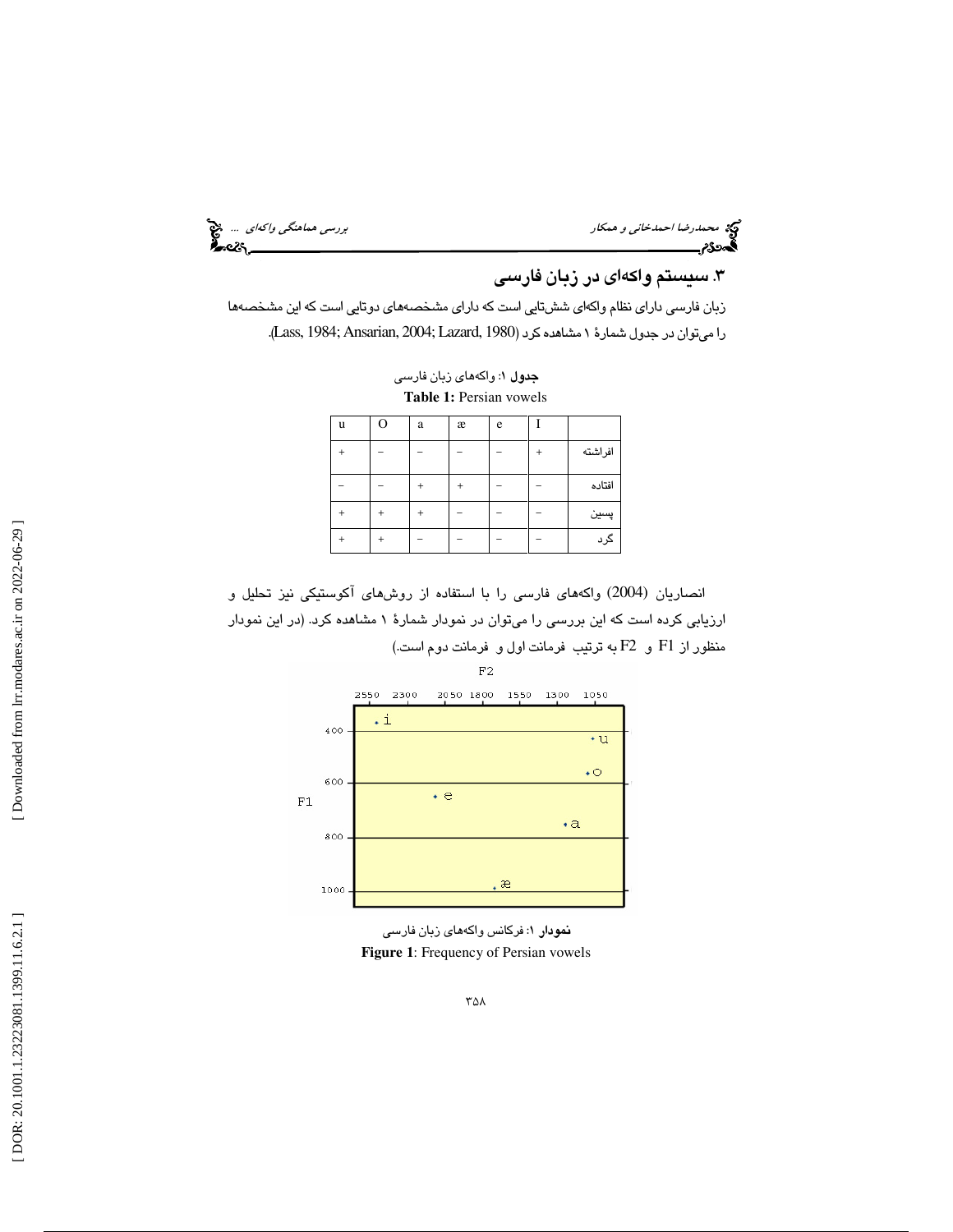جستار*هاي زباني (بياپي 60)، بهمن و اسفند 1*398 هجرا بياني دورة 11، شمارة 1 (پياپي ٢٠)، بهم*ن و اسفند 1*394 هج

### نمودار : 1

همانطور كه در مطالب قبل به آن اشاره شد، زبان فارسي به لحاظ كيفي نظام شش واكهاي دارد و از هر جايگاه توليدي فقط يك واكه توليد ميشود. اين شش واكة فارسي، به لحاظ آوايي به دو گروه واكة كوتاه و كشيده تقسيم ميشوند؛ اما كوتاهي و كشيدگي واكهها در فارسي تقابلدهنده نيست، بهطوري كه تفاوت در كشش نوعي حشو محسوب ميشود.

## 1ـ 3 . محدوديتهاي با همآيي واكه ها

ميزان توزيع واكهها در 705 واژة سادة فارسي در جدول شمارة 2 خلاصه شده است. در جدول شمارة 2 محور افقي بيانگر واكة دوم كلمة دوهجايي است و محور عمودي نيز واكة نخستين را نشان ميدهد.

جدول 2: با همآيي واكهها در زبان فارسي **Table 2:** co-occurrence of vowels in Persian

|    |              |    |     |    | $V_{2\rightarrow}$ |   |                             |
|----|--------------|----|-----|----|--------------------|---|-----------------------------|
| u  | $\mathbf{o}$ | a  | Æ   | Е  |                    |   |                             |
| 6  |              |    |     | 15 | 6                  |   | $\downarrow$ V <sub>1</sub> |
| 3  |              | 47 | 16  | 20 | 16                 | E |                             |
| 9  |              | 51 | 102 | 40 | 95                 | Æ |                             |
| 19 | 6            | 21 | 8   | 47 | 20                 | A |                             |
| 8  | 8            | 23 | 22  | 32 | 10                 | Ο |                             |
| 10 |              |    | 3   | 15 |                    |   |                             |

 دادههاي موجود در جدول شمارة 2 نشان ميدهند كه در كلمات دوهجايي، هماهنگي واكهاي بین واکههای i−2 و i−2 بهچشم نمیخورد و بسامد وقوع هماهنگی واکهای میان i−i صرفاً یک مورد است و با توجه به نمودار شمارهٔ ۱ بهنظر میرسد كه واكههای/ i /,/u/ و/ æ/ در زاویههای مثلث فرضي قرار دارند و فاصلة اين سه آوا از يكديگر بسيار زياد است.

حال اگر جدول شمارة 1 را به 4 مربع تقسيم كنيم، مشاهده ميكنيم كه مجموع بسامد وقوع هماهنگي واكهاي در ميان واكههاي پيشين (هماهنگي واكهاي پيشين ـ پيشين) 290 و براي واكههاي پسين (هماهنگي ميان واكههاي پسين ـ پسين) 108 مورد است كه بهترتيب در جدولهاي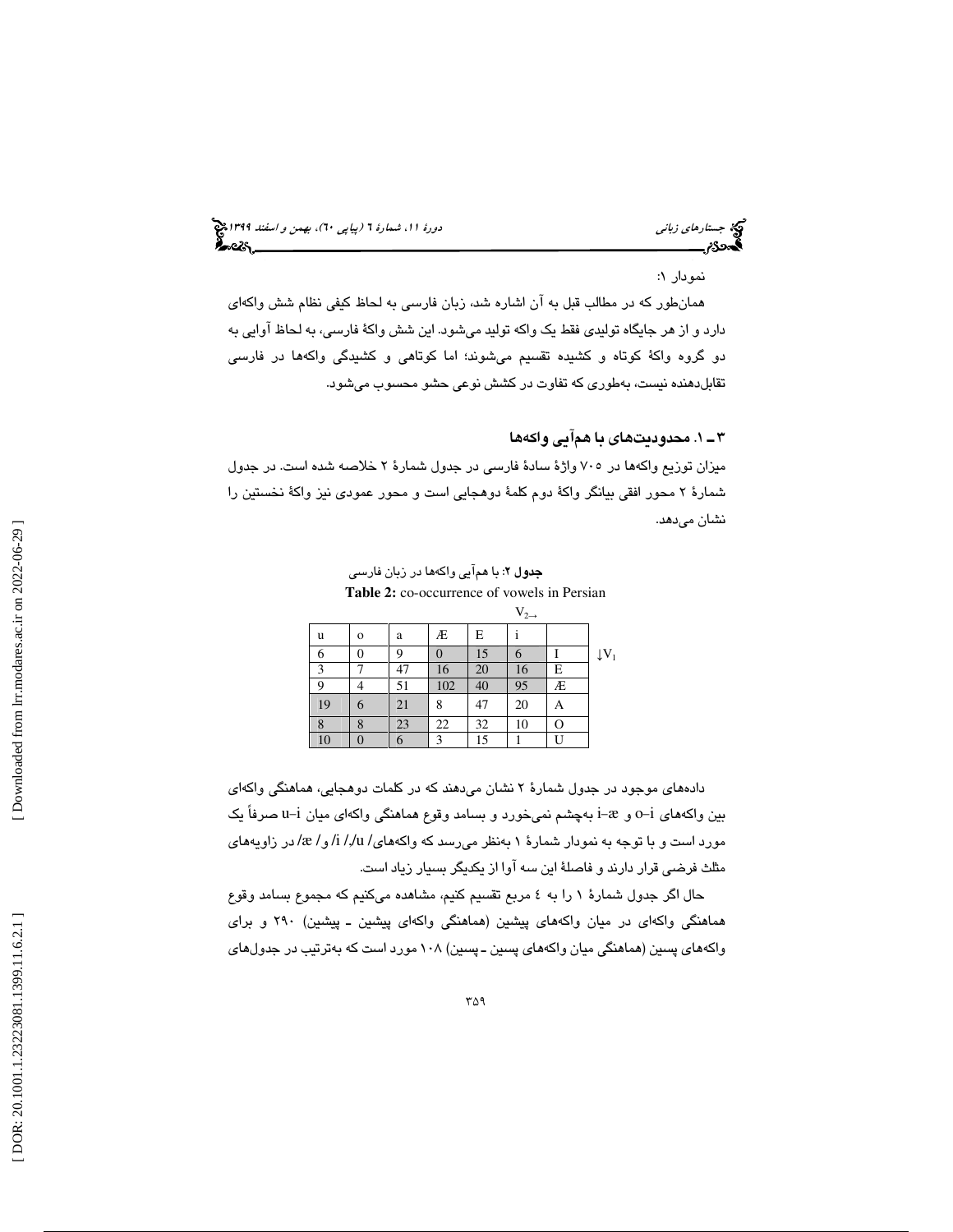محمد رضا احمدخاني و همكار بررسي هماهنگي *واكهاي ...*. و<mark>ي:</mark><br>المحمدرضا احمدخاني و همكار بررسي هماهنگي واكه بررسي هماهنگي واكه بررسي<br>**المحمد**ی:

شمارة 4و 3 مشاهده ميشود.

جدول 3: هماهنگي پيشين ـ پيشين **Table 3:** front-front vowel harmony

| æ         | E  |    |   |
|-----------|----|----|---|
|           | ١٥ |    |   |
| ١٦        | ۲. | ١٦ | e |
| $\cdot$ ٢ | ٤٠ | ۹٥ | æ |

جدول 4: هماهنگي پسين ـ پسين **Table 4:** back-back vowel harmony

| u  | $\Omega$ | А          |                |
|----|----------|------------|----------------|
| ۱۹ |          | ۲۱         | a              |
|    |          | $\tau\tau$ | $\Omega$       |
|    |          |            | $\overline{U}$ |

جدول شمارة 5 بسامد وقوع برخي از واكهها را نشان ميدهد. اين جدول حاكي از آن است كه هماهنگي واكهاي در ميان واكههاي /u, o ,a ,æ ,e ,i/ به ترتيب ، 6 ، 20 ،102 و ،8 21 10 مورد است كه در واكههاي پيشين با كاهش ارتفاع بسامد وقوع هماهنگي واكهاي در ميان واكههاي يكسان افزايش مييابد. همچنين، در واكههاي پسين بيشترين بسامد متعلق به واكة/ a/ بوده و بسامد هماهنگي واكهاي در ميان دو واكة ديگر، يعني /o/ و /u/ تقريباً يكسان است.

جدول 5: بسامد وقوع واكه ها **Table 5**: Frequency of vowel occurrence

| واكةُ اول، واكةُ دوم;واكةُ دوم، واكةُ اول | ىسامد | مجموع       | درصد  |
|-------------------------------------------|-------|-------------|-------|
| ميانه ـ افتاده؛ افتاده ـ ميانه            | ه ۲۰  | $V \cdot o$ | Y9.0V |
| افر اشته ـ افتاده؛ افتاده ـ افر اشته      | ۱٦۱   | ه ۷۰        | YYAY  |
| افراشته ـ مىانه؛ مىانه ـ افراشته          | ٦٧    | ه ۷۰        | ۹.٥   |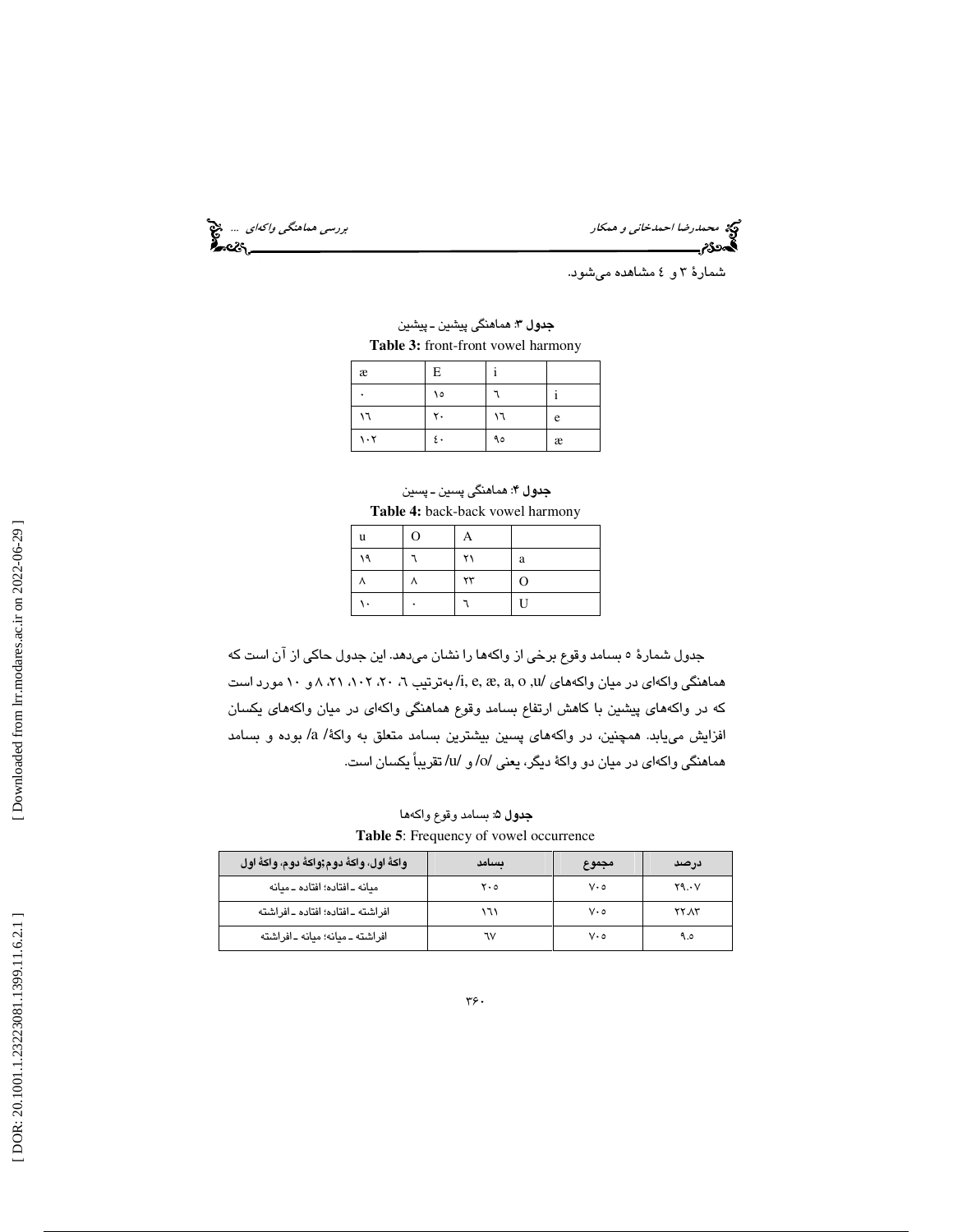جستار*هاي زباني (بياپي 60)، بهمن و اسفند 1*398 هجرا بياني دورة 11، شمارة 1 (پياپي ٢٠)، بهم*ن و اسفند 1*394 هج

| واكةُ اول، واكةُ دوم;واكةُ دوم، واكةُ اول | ىسامد                           | مجموع       | درصد             |
|-------------------------------------------|---------------------------------|-------------|------------------|
| افتاده ـ افتاده                           | ١٨٢                             | $V \cdot o$ | ۲۵.۸۱            |
| مىانە ـ مىانە                             | ٦V                              | $V \cdot o$ | 9.0              |
| افراشته ـ افراشته                         | ۲۳                              | $V \cdot o$ | Y.Y              |
| $i-i$                                     | ٦                               | 17V         | Y.09             |
| e-e                                       | $\mathsf{r}\cdot$               | $\sqrt{V}$  | 11.97            |
| æ-æ                                       | $\mathcal{N} \cdot \mathcal{N}$ | $\sqrt{V}$  | 71.4V            |
| u-u                                       | ١.                              | 17V         | 0.9 <sub>A</sub> |
| $O-O$                                     | ٨                               | ١٦V         | 2.19             |
| a-a                                       | ۲۱                              | 17V         | ٤.V٩             |

# . ماهيت همگوني 4

در برخي موارد فرايند همگوني در فاصلههاي نزديك به دو آوا صورت نميگيرد و اين بدان معناست كه در اين نوع همگوني دو آوا در مجاورت يكديگر قرار ندارند. در اين حالت ممكن است همخواني در ميان اين دو آوا درج ميشود. به عبارت ديگر، هماهنگي بهنوعي همگوني اشاره دارد كه در آن آواها در مجاورت يكديگر قرار ندارند. براي مثال، واكه در آغاز يك كلمه تمايل بسياري براي هماهنگ شدن با واكة انتهايي در يك كلمه را دارد كه ميتوان آن بهصورت مثال شمارة 1 نشان داد.

| قبل از هماهنگی .(1 |               | بعد از هماهنگی              |
|--------------------|---------------|-----------------------------|
| VaCV <i>b</i> CVcC | $\rightarrow$ | VaCV <i>a</i> CV <i>a</i> C |

سبب شده است كه واكههاي همانطور كه در مثال شمارة 1 مشاهده ميشود، واكة نوع a بعدي با آن همگون شوند و همگي شبيه به اين واكه شوند. واكهاي كه سبب هماهنگي واكهاي میشود و مشخصههای آن به واکههای دیگر گسترش مییابد، آغازگر <sup>۱۰</sup> نامیده میشود و واکهای كه تحت فرايند هماهنگي واكهاي قرار ميگيرد، واكهٔ هدف<sup>\\</sup> گفته ميشود. در بيشتر زبانها واكهٔ آغازگر در ريشه كلمات قرار دارد، در حالي كه واكة هدف كه هماهنگ ميشود در وندهاي اضافه- شده به ريشه بهچشم ميخورد. هماهنگيها ميتواند بين آغاز و پايان واژه و يا بالعكس ميان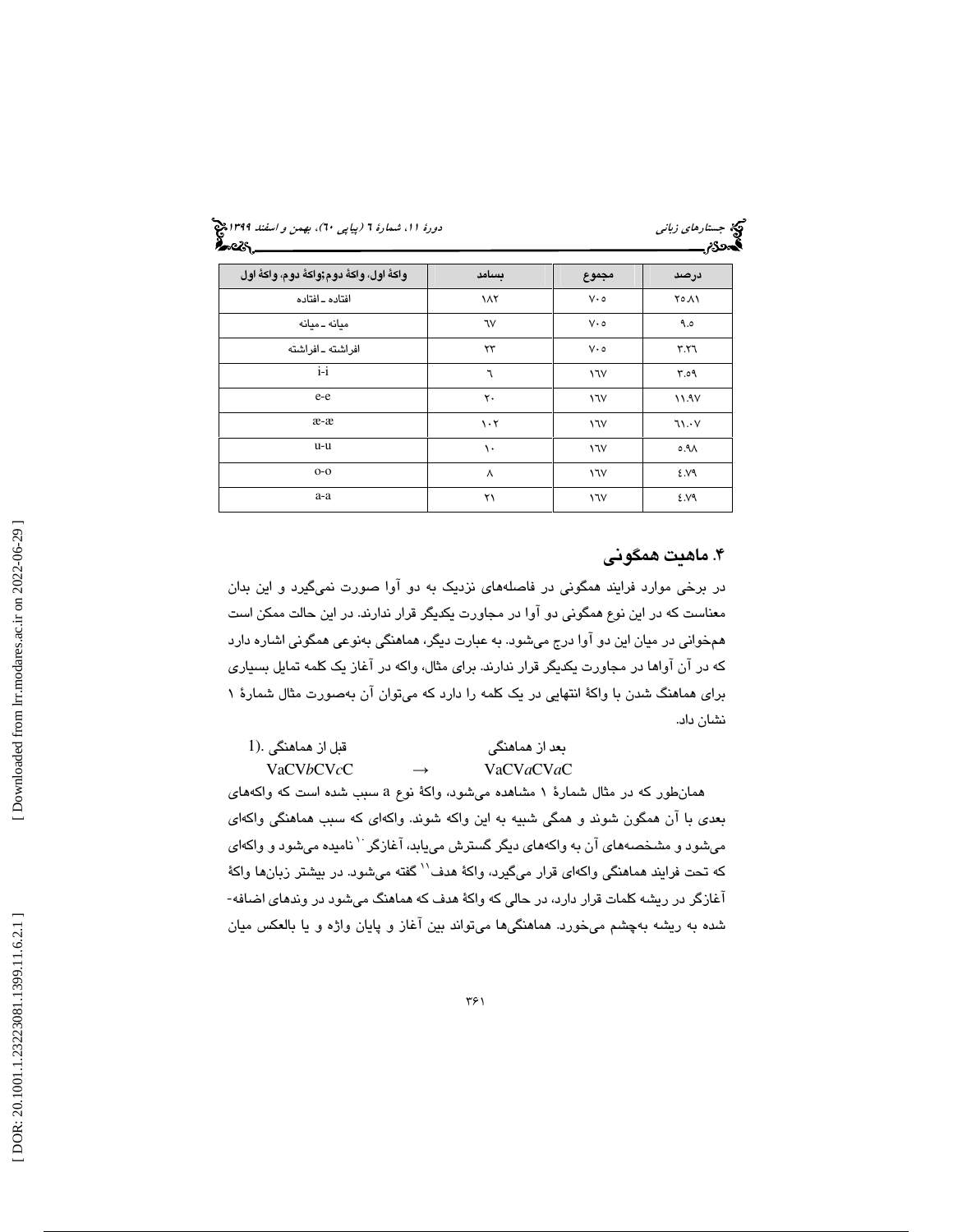محمد رضا احمدخاني و همكار بررسي هماهنگي *واكهاي ...*. چ<mark>خ</mark><br>پررسي هماهنگي واكه اي بررسي همان بررسي هماهنگي واكه بررسي هماهنگي واكه بررسي<br>پرسي بررسي بررسي بررسي بررسي بررسي بررسي بررسي همان بررسي هماهنگي واكه بررسي هماهنگي

پايان و آغاز واژه رخ دهد.

هماهنگي واكهاي از نظر جهت گسترش مشخصههاي هماهنگي به دو نوع تقسيم ميشود، در صورتي كه مشخصههاي يك واكه به واكه(هاي) پيش از آن سرايت كند، اين نوع هماهنگي را پسرو مينامند. برعكس، در صورتي كه مشخصههاي يك واكه به واكه(هاي) پس از آن گسترش يابد آن را پيشرو مينامند. براي مثال، هماهنگي واكهاي در زبان تركي از نوع پيشرو است؛ زيرا در هماهنگي بين تكواژي در واژة پيچيده همواره مشخصههاي آخرين واكة ريشه به واكه(هاي) پسون دها گسترش مييابد. به عبارتي ديگر، در هماهنگي پيشرو (همگوني چپ به راست) واكة اول بر روی واکهٔ دوم تأثير ميگذارد، ولي در هماهنگي پسررو با عکس اين عمل روبهرو هستيم، به<br>اين صورت که واکهٔ دوم بر واکهٔ اول تأثير ميگذارد و سبب هماهنگي ميشود (Hyman, 2002).

به اعتقاد كرامر 12 (2003) هماهنگي واكهاي بيشتر در 5 مشخصه روي ميدهد:

- 1. ارتفاع واكه (افراشته، ميانه، و افتاده)؛
- 2. پسين بودن واكه (پيشين، مركزي، و پسين)؛
	- 3. گردي (گرد و غيرگرد بودن واكه)؛
		- 4. جايگاه ريشة زبان؛
			- 5. خيشوميشدگي.

دو نوع مشخص از هماهنگي وجود دارد. در نوع متقارن <sup>۱۲</sup>ريشه تغيير نميكند و وند با نزديكترين واكه دگرگون ميشود. در نوع غيرمتقارن<sup>، ۱</sup> ريشه و وند هر دو تغيير ميكنند. نمونهاي از سيستمهاي متقارن شامل زبانهاي تركي، فنلاندي، مجارستاني، مغولي و آكان<sup>16</sup> است و زباني نظير سومالي جزء سيستمهاي غيرمتقارن محسوب ميشود ,Sezer & Clements( . 1982: 215)

# ۵. هماهنگی واکهای در زبان فارسی

در زبان فارسي و بهخصوص در گونة محاورهاي آن، هماهنگي واكهاي، از نوع درونتكواژي و بينتكواژي نيز مشاهده ميشود. مثالهايي كه آورده ميشود، هماهنگي واكهاي درونتكواژي را نشان مي دهند (ديهيم، ١٣٦٨: ١٠٤؛ كلباسي، ١٣٨٠: ٥٢ ـ ٥٣: كرد زعفرانلو كامبوزيا، ١٢٨٥: ١٩١ -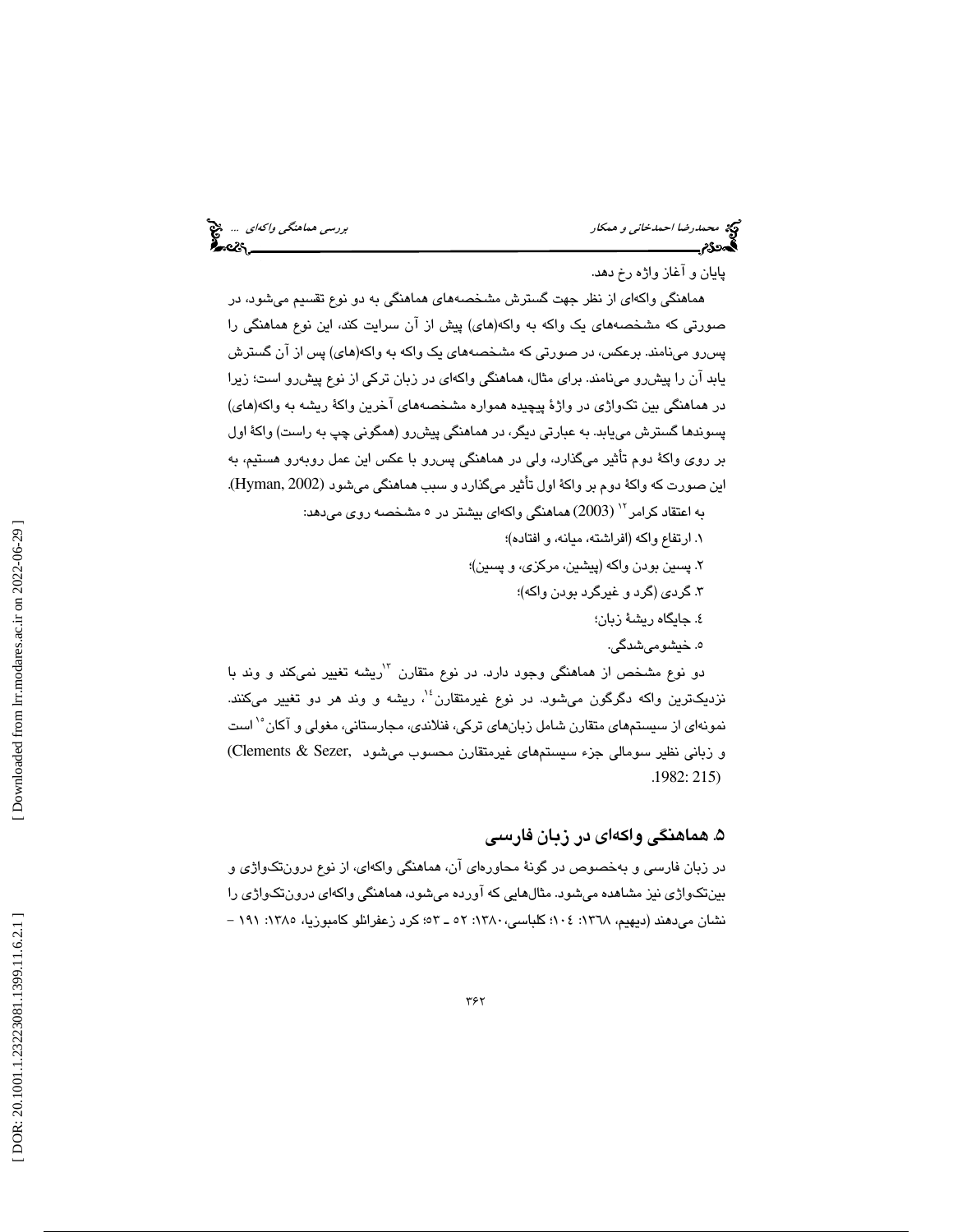جستار*هاي زباني (بياپي 60)، بهمن و اسفند 1*398 هجرا بياني دورة 11، شمارة 1 (پياپي ٢٠)، بهم*ن و اسفند 1*394 هج

۱۹۲: مشكوةالديني، ۱۳۸٥: ۱۳٤):

2). [ʔesfahɑn] ~ [ʔesfɑhɑn] [ $\text{Perte}\left[ \text{?}\right]$  ~ [ $\text{Pert}\left[ \text{?}\right]$  $[\check{\text{so}}\text{?ar}] \sim [\check{\text{sa}}\text{?ar}]$ 

[ ɑ همانطور كه در مثالهاي شمارة 2 مشاهده ميشود، تمام مشخصات واكة افتادة پسين [ در درون يك تكواژ به واكة كوتاه هجاي پيشين انتقال مييابد، مشروط بر اينكه همخواني كه بين دو واكه قرار گرفته است، چاكنايي باشد. به عبارت ديگر، آغازگر هماهنگي واكهاي پسرو، در اين مثالها، واكهٔ [ɑ] و هدف آن واكههاي كوتاه ماقبل آن هستند. اين فرايند تنها هنگامي رخ ميدهد كه همخوان بينابين، چاكنايي و غيردهاني باشد؛ يعني هماهنگي واكهاي در واژههايي مانند «عدالت» [Pedūlat] و «مبارزه» [mobareze] ــ كه در آنها بين [a] و واكهٔ ما قبل، يك همخوان دهاني ظاهر ميشود ــ روي نميدهد. به عبارت ديگر، در اين الگوي هماهنگي، همخوانهاي چاكنايي، شفاف و ديگر همخوانها تيره هستند (مدرسي، :1389 79). بيجنخان (:1388 194) تغييرات واكهاي در تبديل surud به surud را همگوني ميداند و سعي دارد با محدوديت<sup>٢</sup>٠، ارتفاع و پسيني بودن آن را تبيين كند.

### 5 1ـ . مشخصات سادة هماهنگي واكهاي

در برخي هماهنگي هاي واكه اي تنها يك مشخصه دخيل است كه به آنها در ادامه پرداخته ميشود.

5 1ـ1ـ . هماهنگي واكهاي از نوع پسين هماهنگي واكهاي در برخي از تلفظهاي غيررسمي در برخي از كلمات نظير مثال شمارة 3 قابل مشاهده است.

3). bæha´r → baha´r 'بهار 'jæha´n

در مثال شمارهٔ ۳ واكهٔ  $[-\csc z - 1]$  افتاده $[-2 \times 3]$  همان/  $\Re$ / است ــ به واكهٔ  $[+\csc z + 1]$ فتاده تبديل شده است. / a /

هماهنگي واكهاي از نوع پسين در پسوند گذشتهساز نيز بهچشم ميخورد. اين وند تك-واژگونههاي<sup>۷</sup>' مختلفي دارد كه /id-ud-/ دو مورد از آنها هستند (شمارهٔ ٤). صورت/ id/ به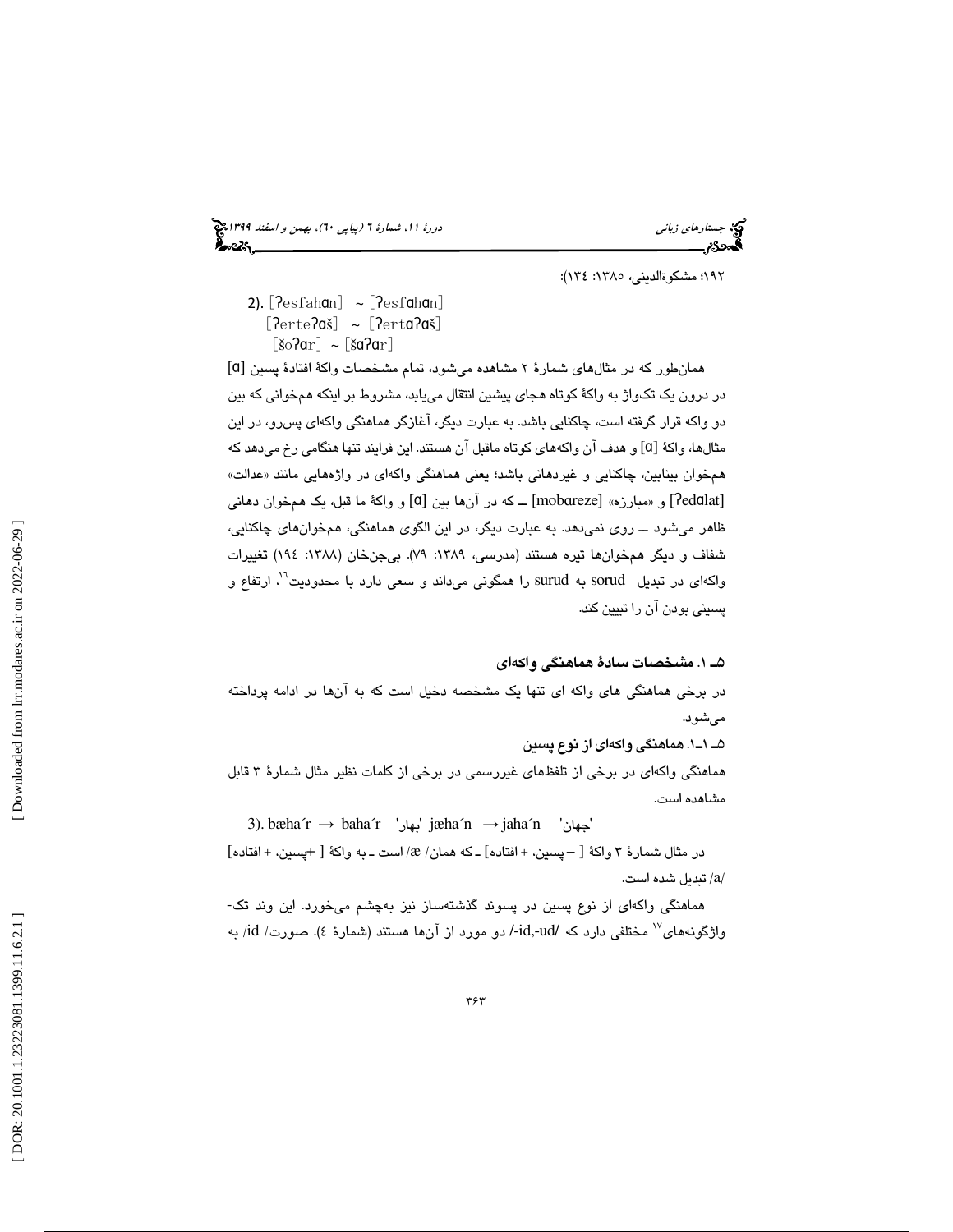محمد رضا احمدخاني و همكار بررسي هماهنگي *واكهاي ...*. چ<mark>خ</mark><br>المحمدرضا احمدخاني و همكار بررسي هماهنگي واكه بررسي هماهنگي واكه بررسي<br>المحمدری بررسي

ريشة مختوم به هجاي داراي واكة پيشين است، اضافه ميشود.

4). ræm´+id šen´+id ræh´+id پسوند/ ud-/ نيز به ريشهٔ مختوم به هجاي داراي واكهٔ پسين اضافه ميشود (٥). 5). as´+ud rob´+ud zod´+ud

2ـ 1ـ 5 هماهنگي در ارتفاع واكه ها

در گفتار غيررسمي، واكههاي برخي از واژههاي ساده ارتقا مييابند كه ميتوان اين مورد را در مثال شمارة 6 مشاهده كرد.

 6). a. keli´d  $\rightarrow$  kili<sup>'</sup>d sebi´l  $\rightarrow$  sibi<sup>1</sup> b. soku't  $\rightarrow$ suku´t soqu´t  $\rightarrow$  suqu't

در مثال شمارة 6 الف، واكة/ e/ در هجاي اول و قبل از هجاي تكيه بر قرار دارد و واكة هجاي دوم/ i/ بوده و دارای مشخصهٔ [+افراشته، – گرد ] است. از این رو، واكهٔ هجای اول ـــ كه دارای مشخصه [ – افراشته، – افتاده و – پسین] است ـــ با واکهٔ هجای دوم هماهنگ و به/ i/ تبدیل ميشود.

همچنين، در مثال شمارهٔ ٦ب، واكهٔ [ – افراشته، – افتاده، + پسين] در هجای اول پيش از هجای تکیهدار ــ که دارای مشخصهٔ [ +افراشته، +پسین] است ــ بهدلیل هماهنگی افراشتهشده به واكهٔ هجاي دوم، يعني/ u/ تبديل ميشود.

نمونة ديگري از هماهنگي را ميتوان در پيشوند فعل امر در گفتار رسمي افراد مشاهده كرد که در نمونهٔ شمارهٔ ۷، پیشوند امر/ be/ که دارای واکهٔ تکیهدار/ e/ است پیش از واکهٔ/ i/ در مشخصة ارتفاع با آن هماهنگ ميشود.

7. be $\leftrightarrow$ sin  $\rightarrow$  bi $\leftrightarrow$ sin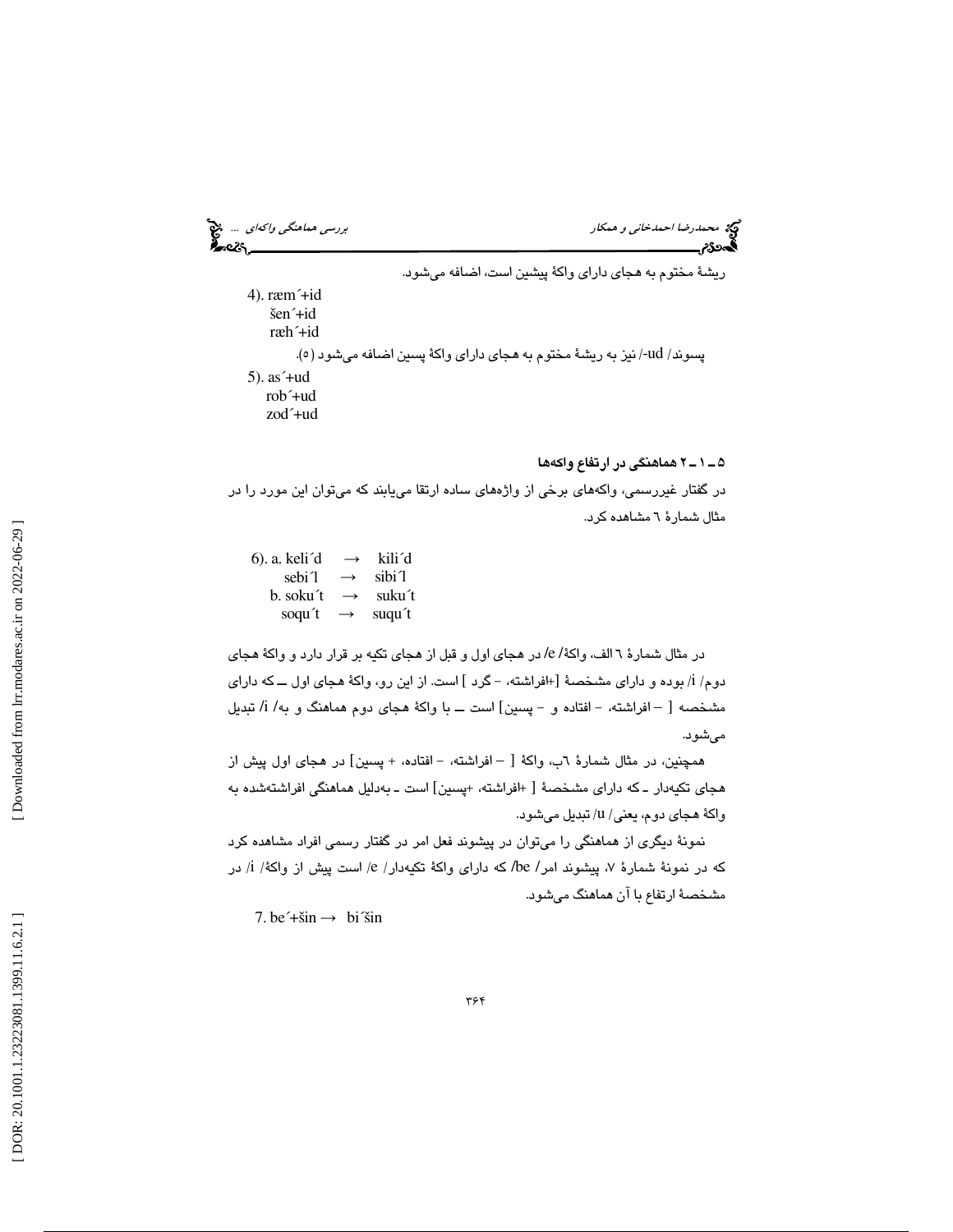جستار*هاي زباني (بياپي 60)، بهمن و اسفند 1*398 هجرا بياني دورة 11، شمارة 1 (پياپي ٢٠)، بهم*ن و اسفند 1*394 هج

3ـ 1ـ 5 . هماهنگي واكهاي از نوع گرد بودن همانگونه كه در نمونههاي شمارة 8 ديده ميشود، در زبان فارسي پيشوند امرساز داراي 4 گونه است/: -bi-/,/bu-/,/bo-/,/be/ است كه هر يك از آنها در بافتهاي مختلف و بر اساس واكه در اولين هجاي ريشه انتخاب ميشوند. صورت/ -be/ به ريشههايي اضافه ميشود كه واكة اولين هجاي آن واكههاي [a,æ,e,i [باشد كه ويژگي مشترك آنها غيرگرد (گسترده) بودن است.  $8$ ). be + $\text{jir} \rightarrow \text{[be'jir]}$ 

be + de→ [béde] be+zæn→ [bézæn] be+nal→[be'nal] صورت/ -bo/ به منزلة پيشوند قبل از ريشههاي داراي واكة/ o/ در هجاي اول ديده ميشود. در مثال شمارهٔ ۹، هماهنگی واكهای با توجه به مشخصهٔ گرد بودن واكه انجام، از این رو، واكهٔ/ e/ ـــ كه دارای مشخصهٔ [– گرد] استــ به واكهٔ/ o/ ــ كه [ + گرد] است ـــ تبدیل میشود. 9). be + koš  $\rightarrow$  bo koš  $be+xor \rightarrow bo'xor$ 

### 2ـ 5 . هماهنگي واكهاي چندگانه

در فرايند هماهنگي واكهاي چندگانه دستكم دو مشخصه دخيل هستند. براي مثال، در مثال شمارة 10 در زبان فارسي، پيشوند امرساز در تلفظ رسمي قبل از ريشهاي كه داراي واكة/ u/ است به/ -bu/ تبديل ميشود.

10). be +  $\text{gu} \rightarrow \text{bu} \text{'gu}$ در نمونة شمارة ،10 واكة/ e/ با واكة/ u/ در تناوب قرار دارد. واكة / e/ به دليل هماهنگي با افراشتگي و پسين بودن واكة/ u/ هم افراشته و هم داراي مشخصهٔ [ + افراشته] شده و هم داراي شده است. +پسين] مشخصة [

## 3ـ 5 . هماهنگي واكهاي درج

است <sup>18</sup> در زبان فارسي گويش بوشهري پسوند معرفهساز در گونة زبان فارسي داراي 3 تناوب كه اين سه وند شامل/ oku-/ و/ ku-/ و/ ku-/ است كه دو مورد اولي به واژهٔ مختوم به هم-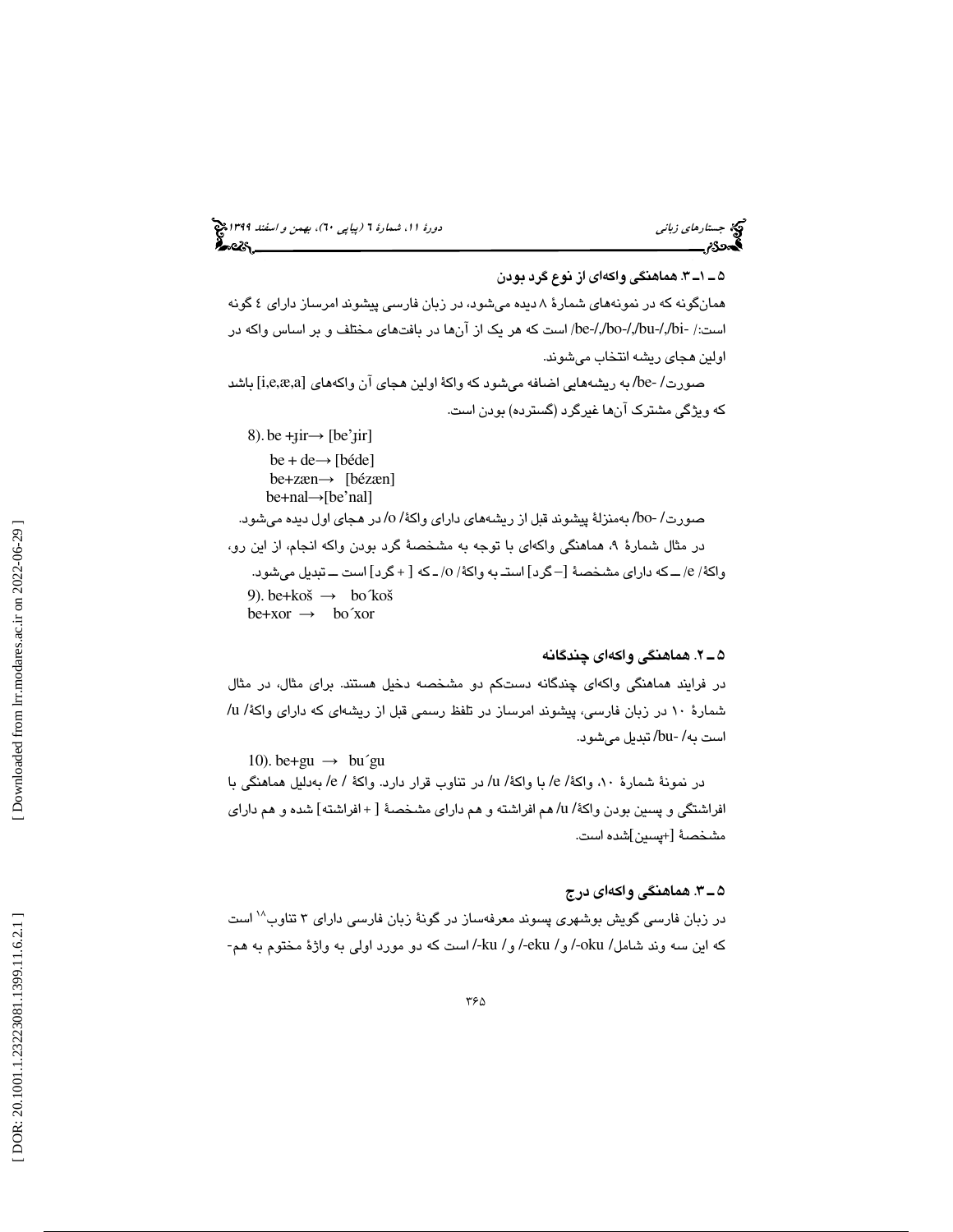خوان و پسوند آخري به واژة مختوم به واكه اضافه ميشود (احمدزاده برازجاني، 1389 ). وند/ oku-/ بهدليل درج واكة/ o/ به ريشهاي اضافه ميشود كه داراي واكهٔ پسين باشد (مثال شمارة 11الف) و پسوند/ eku/- نيز بهدليل درج واكة/ e/ به ريشة كلمهاي اضافه ميشود كه داراي واكة پيشين است (مثال شمارة 11 ب) و پسوند/ ku/- براي جلوگيري از التقاي واكهها به واژههايي اضافه ميشود كه به واكه ختم شدهاند (مثال شمارة 11 ج).

- 11). a.gol-oku
	- zord-oku medad-oku b.miz-eku kelæm-eku c. xune-ku bache-ku

4ـ 5 . هماهنگي واكهاي ـ همخواني

همخوانها هم نظير واكهها ميتوانند به شيوههاي مختلف در فراينـد همگـوني و همـاهنگي واكـه اي موجـود اسـت ,deWeijer Van & Hulst der Van (<sup>19</sup> شركت كنند. سه نـوع تـداخل هـم خـواني 1995)

۱. همخوانها در مكان توليد ثانويه ممكن است با واكههاى اطراف هماهنگ شوند.

. همخوانها ميتوانند بر الگوي هماهنگي واكهاي از سوي دومين مشخصـة محـل توليـد نيـز 2 تأثير بگذارند.

۳. همخوانها با استفاده از اولين مشخصهٔ توليد ميتوانند در فرايند همـاهنگي واكـهاي دخالـت داشته باشند.

همانگونه كه ذكر شد، يكي از تناوبهاي موجود در زمينة وندهاي گذشتهساز/ ud/- است كـه اين وند به ريشهاي اضافه ميشود كه همخوان پاياني آن دولبي باشد.

12). peym(a)+ud

 $farm(a)+ud$ 

هماهنگي موجود در مثال شمارة به 12 دليل لبـي بـودن هـم خـوان و گـرد بـودن واكـة / u/ بـا مشخصات[ + گرد، + افراشته ] است. نمونة ديگري از هماهنگي واكه ـ همخوان را ميتوان در نمونة شمارة 13 ديد:

Downloaded from lrr.modares.ac.ir on 2022-06-29]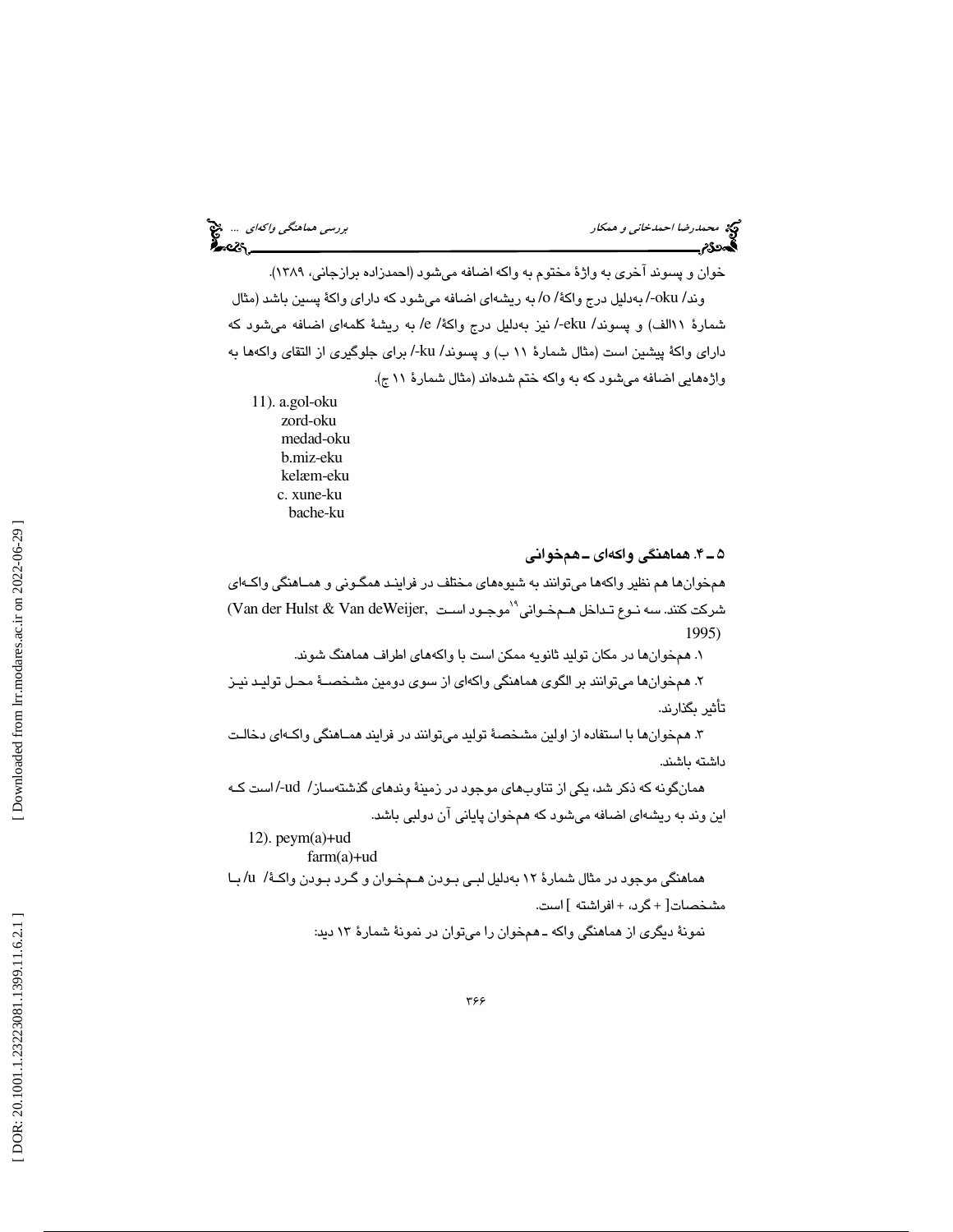13). bi-ya

bi-yab

در مثال شمارة 13 تناوب ميان/ i/ و / e/ به دليل هماهنگي موجود بين مشخصة افراشتگي است و از آنجا كه غلت/ y/ داراى مشخص [ + پيشين، + افراشته ] بوده است، واكهٔ/ e/ بهدليل هماهنگي افراشتگي به/ i/ تبديل ميشود.

دیگر تناوب موجود میان/ k / ≈/ki/ك ار / gi /≈/ در نمونهٔ شمارهٔ ۱۶ است. همخوان كامی (پيشين) همواره قبل از واكههاي پيشين ميآيد و نميتواند قبل از واكههاي پسين ظاهر شود و اين خود نشانهاي از هماهنگي بين همخوان و واكه است.

14 kʲise .

 $g^j$  isu

### 5ـ 5 . هماهنگي مختلط

يكي از انواع هماهنگي ــ كه بسيار جديد بوده و تاكنون در منابع مشاهده نشده اسـت ـــ همـاهنگي است كه با نام چندتايي بهكار برده ميشود. در اين نوع هماهنگي، ميتوان هماهنگي واكهاي و واكـه ـ همخواني را مشاهده كرد. در مثال شمارة به 15 دليل همگوني واكه ـ هم خوان در مشخصة كـامي شدگي همخوان/ g/ به همخوان/ g/ تبديل ميشود.

15). næ+gu  $\rightarrow$  næ g<sup>j</sup>i

# . نظرية بهينگي 6

نظرية بهينگي يكي از برجستهترين دسـتاوردها در دسـتور زايشـي اسـت. جزئيـات ايـن نظريــه از سوی پرينس و اسمولنسكي در سال ۱۹۹۳ در كتابي با عنوان *نظريه بهينگي: تعامـل محـدوديت هـا در دسـتور زايشـي* منتشـر شـد. در نظريــهٔ بهينگـي دادههـا تنهـا بـا اسـتفاده از يـك مجموعــه از محدوديتها تحليل ميشود و هيچگونـه قاعـده اي در تحليـل هـا بـه كـار نمـير ود. افـزون بـر ايـن، هيچگونه تعاملي ميان قاعدهها و محدوديتها برقرار نميشود؛ زيرا بر اساس مـك كـارتي 2002:) (243 نظرية بهينگي يك نظرية مختلط از قاعدهها و محدوديتهـا نيسـت. بـر اسـاس كـاگر 1999: (413) در نظرية بهينگي اصول صورتگرايي محض اس.پي.اي. (1968 ,Halle & Chomsky (بـا عنوان قاعدهها و لايههاي اشتقاقي ميان بازنمايي زيرساختي و بازنمـايي آوايـي مطـرح نيسـت. در نظرية بهينگي بازنمـايي زيرسـاختي و بازنمـايي آوايـي بـه ترتيـب بـا عنـوان درون داد و بـرون داد خوانـده مـيشـوند. محـدوديتهـا نيـز بـه دو دسـته تقسـيم مـيشـوند:محدوديتهـاي پايـايي و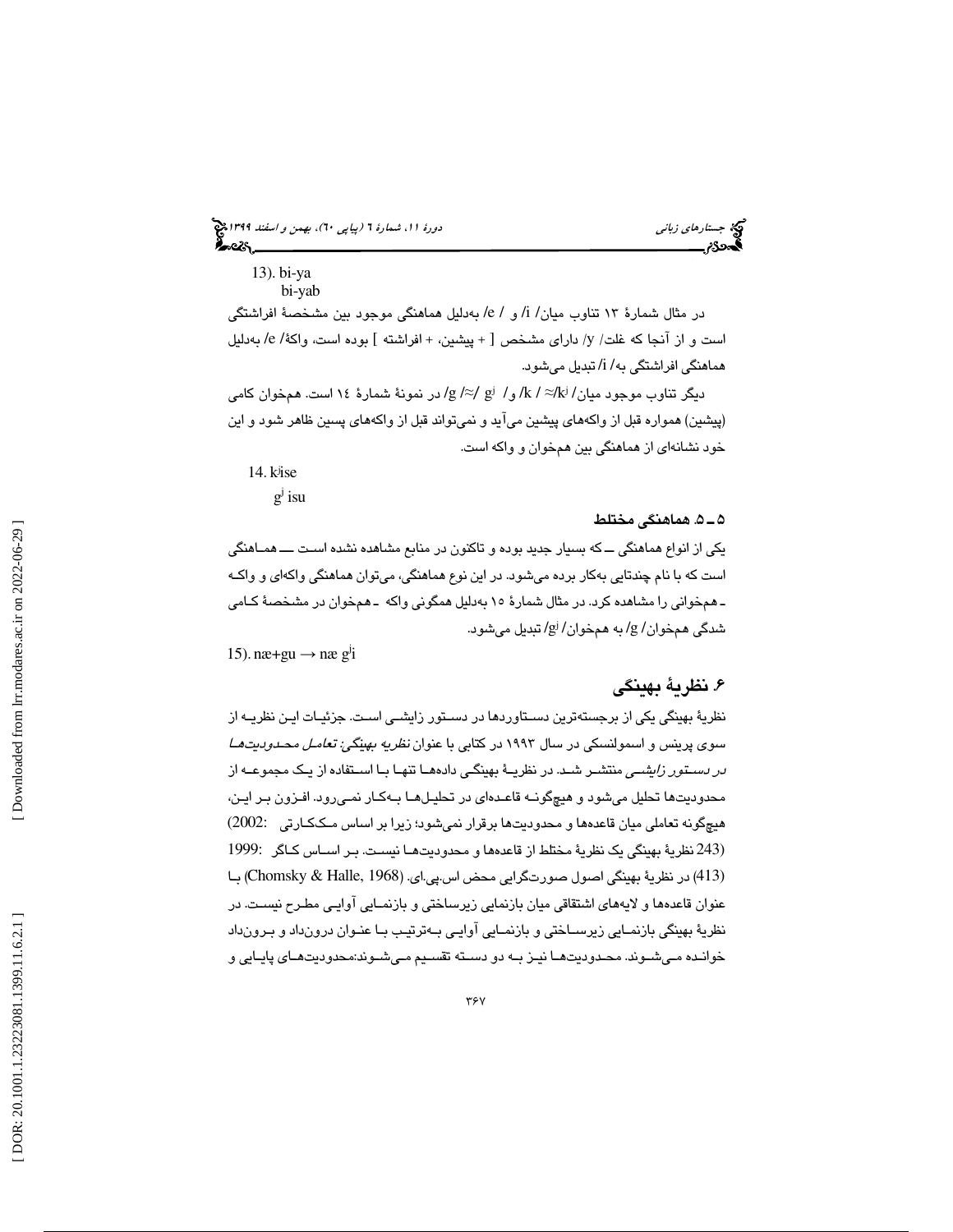محدوديتهاي نشانداري. محدوديتهاي پايايي هر گزينـه بـرون داد را بـا صـورت متنـاظر آن در بازنمايي زيرساختي (درونداد) مقايسه ميكنند و هـر گونـه تغييـر را بـا سـتاره دار كـردن جريمـه ميكنند. همچنين، محدوديتهاي نشانداري بـه درون داد دسترسـي ندارنـد. بـه بيـاني روشـن تـر، محدوديتهاي نشانداري توانـايي مقايسـة درون داد بـا بـرون داد را ندارنـد؛ بلكـه اگـر يـك گزينـة برونداد شرايطشان را رعايت نكرده باشد، آن را جريمه مـي كننـد. سـرانجام، از ميـان چنـد گزينـة رقيب، آن گزينهاي كه بيشترين هماهنگي را با محدويتهـاي بـالامرتبـهتـر داشـته باشـد، بـهمنزلـهٔ برونداد بهينه برگزيده ميشود. همة محدوديتهـا در ايـن رويكـرد همگـاني انـد؛ لـيكن زبـان هـاي مختلف مرتبه بندي متفاوتي از اين محدوديتها را بـه دسـت مـي دهنـد كـه عبـارت اسـت از چيـنش متفاوت كه توجيهكنندة تفاوت بين زبانهاست. بنابراين، هر زبـاني مـي توانـد از محـدوديتي تخطـي كند؛ ليكن مرتبهبندي محدوديتهـا در هـر زبـان مشـخص مـي كنـد كـدام محـدوديت در آن زبـان تخطيناپذير و كدام محدوديت تخطيپذير است. محدوديتهاي تخطيناپـذير داراي مرتبـة بـالاتري در چينش محدوديتها هستند و هر گاه در زباني از محدوديتي كه در آن زبان تخطـي ناپـذير اسـت تخطي شود، زنجيرة حاصل دستوري خواهد بود (دبيرمقدم، :1383 654 ).

در اين نظريه رابطة بين درونداد و برونداد بهكمك سازوكـار صـوري و رياضـي گونـه بـه نـام زاينده گو ارزياب $^{V}$  برقرار ميشود. زاينده گزينههـاي رقيـب را بـراي درونداد مـورد نظـر زايـش ميكند و ارزياب از سلسلهمراتب محدوديتهاي آن زبـان بهـره مـي گيـرد تـا از ميـان گزينـه هـاي توليدشده از سوي زاينده، گزينة بهينه را بهمنزلة برونداد انتخاب كند.

مكارتي و پرينس (1995) ديدگاه گستردهتري نسبتبه محدوديتهاي پايداري ارائه دادهاند كـه میتوان آن را در تئوریای بهنام تناظر<sup>۲۲</sup> یافت.

 $\mathrm{s}_1$  تناظر: با فرض دو زنجيرهٔ  $\mathrm{S}_1$  و  $\mathrm{S}_2$  تناظر رابطهٔ  $\mathrm{R}$  اسـت، بـين عناصـر زنجيـرهٔ  $\mathrm{s}_1$  و عناصـر  $\rm S_{2}$  زنجيره

 $\alpha$  متناظر: عنصر  $\alpha$  عضوى از  $\mathrm{S}_1$  و عنصـر  $\beta$  عضـوى از  $\mathrm{S}_2$  متنـاظر يكديگرنـد اگـر بـين  $\alpha$  و رابطة تناظر وجود داشته باشد.

سه نوع محدوديت اصلي تناظر كه همواره مطرح هسـتند، شــامل محـدوديتهـاي بيشـينگي "، هاستگي<sup>٢٤</sup> و همانندي<sup>50</sup> هستند كه در ادامه تعريـف مـي شـوند (16 :1995 *ibid*: 1995 وابستگي  $. (205,$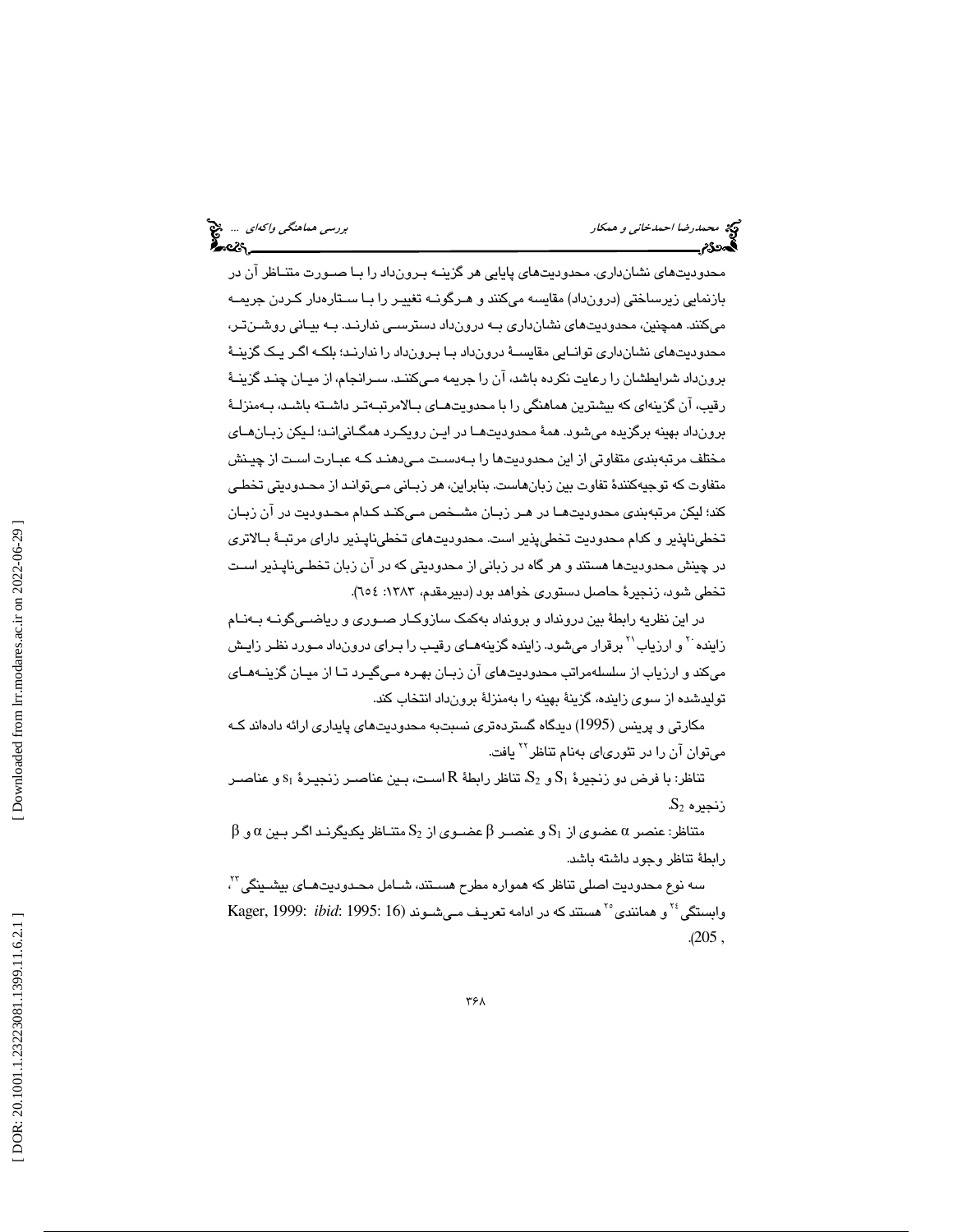# جستار*هاي زباني (بياپي 60)، بهمن و اسفند 1*398 هجرا بياني دورة 11، شمارة 1 (پياپي ٢٠)، بهم*ن و اسفند 1*394 هج

 $\rm S_{1}$  مت $\rm K_{2}$  متنـاظری در  $\rm S_{2}$  دارد و ايـن فراينـد بـدون حـذف انجـام مـيشـود. در ارتباط تناظر درونداد ـ برون داد، اين محدوديت به معناي آن اسـت كـه هـيچ عنصـري از درون داد نبايد در برونداد حذف شود و هر عنصري در  $\mathrm{S}_1$  متناظرآن در  $\mathrm{S}_2$  وجود دارد.

وابستگي: هر عنصر  $\mathrm{S_{2}}$  متناظري در  $\mathrm{S_{1}}$  دارد و ايـن فراينـد بـدون درج صـورت مـيگيـرد. در ارتباط تناظر درونداد ـ برون داد، محدوديت وابستگي، به اين معناست كـه هـيچ عنصـر ي نبايـد در برونداد درج شود كه در درونداد وجود ندارد.

همانندي: فرض كنيد  $\alpha$  عنصري از  $\mathrm{S}_1$  متناظر  $\beta$  عنصـري از  $\mathrm{S}_2$  باشـد. اگـر  $\alpha$  داراي مشـخصــهٔ ا باشد آنگاه  $\beta$ نيز داراي مشخصهٔ  $[ {\rm F} ]$  است.  $[ {\rm F} ]$ 

همانگونه كه گفته شد، محـدوديت هـاي واجـي در نظريـة بهينگـي در دو گـروه همـواره قـرار ميگيرند: محدوديتهاي پايايي و محدوديتهاي نشانداري. محدوديتهـاي پايـايي ضـامن نـوعي همانندي بين برونداد و درونداد هستند و محدوديتهاي نشـان داري بـه تشـخيص صـورت هـاي بينشان از نشاندار كمك ميكنند و به عبارتي، خوشساختبودن برونداد زبان را رقـم مـي زننـد. براي مثال، يكي از محدوديتهاي پايايي اين است كه تمام دورنداد يك بخـش بـا بـرون داد آن كـه داراي ارزش يكسـان اسـت مطابقت داشـته باشـد. محـدوديتهـاي نشـانداري تمايـل بـهسـوي مشخصههاي جهاني يك زبان مشخص را افـزايش مـي دهـد. بـراي مثـال، بـر اسـاس يـك نـوع از محدوديت نشانداري هجاها پايانه ندارند كه اين امر در بيشتر موارد صحيح است؛ ولي ايـن مطلـب ـ كه هجاها هرگز پايانه نميگيرند ـ نمـي توانـد صـحيح باشـد. بنـابراين، محـدوديت هـاي پايـايي و نشانداري در نظرية بهينگي قابل تخطي است.

محدوديتهاي نشان داري و پايايي از اين جهت كه براي تمامي زبانها يكسـان هسـتند، جهـاني بهشمار ميآيند و اينكه در هر زبان كداميك از محدوديتها بر ديگـري اولويـت و ارجحيـت داشـته باشد، بستگي به آن زبان خاص دارد. بهطوريكه مرتبـهبنـدي<sup>٢٦</sup> ايـن محـدوديتـهـا در هـر زبـان*ي* متفاوت است.

. بررسي دادههاي زبان فارسي بر اساس نظرية بهينگي 7 در اين بخش به تبيين هماهنگي واكهاي در زبان فارسي با استفاده از نشـان داري جايگـاهي نظريـة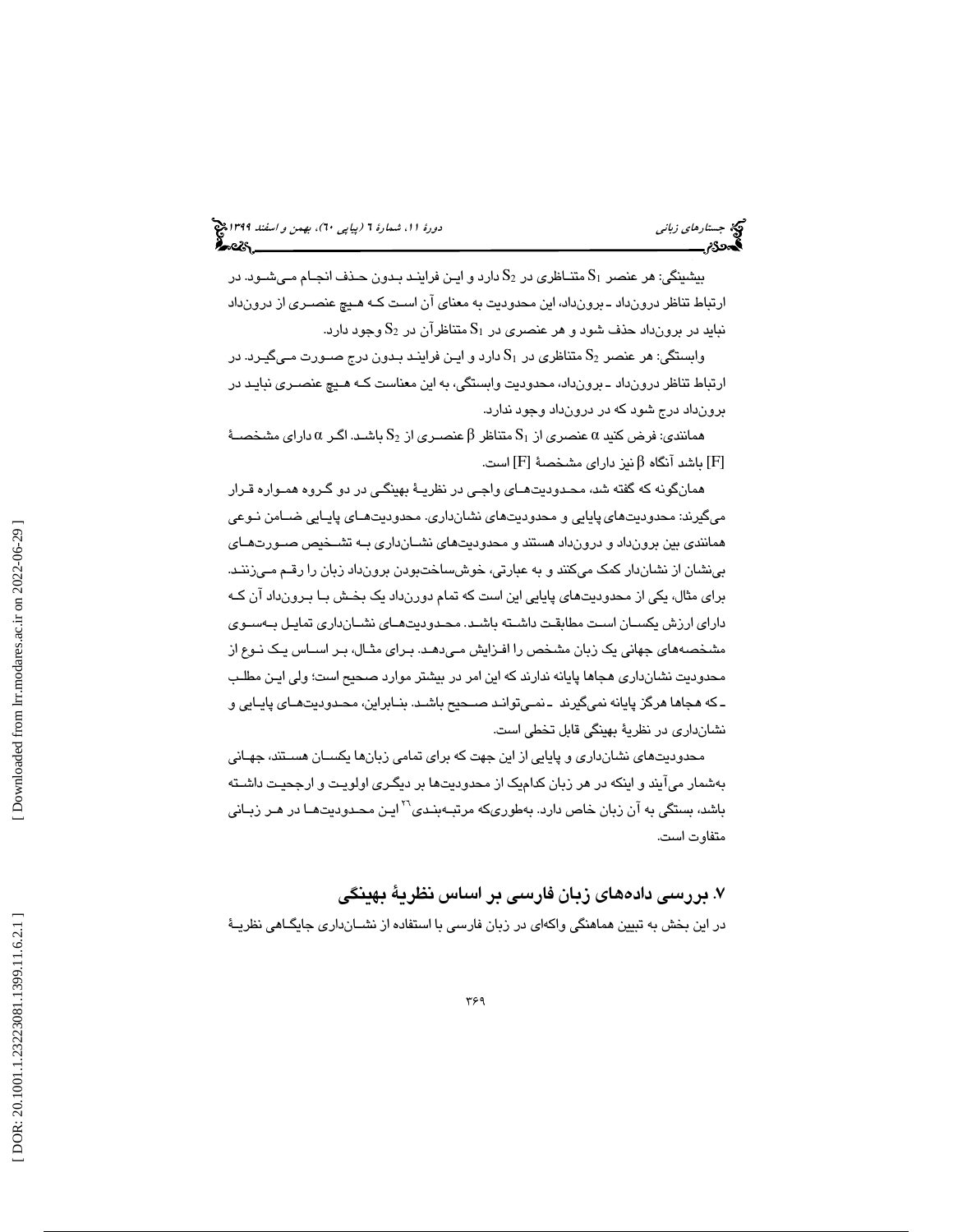|  | بررسی هماهنگ <i>ی واکهای</i> … منبع<br>۱۳۵۵ - |
|--|-----------------------------------------------|
|  |                                               |

 $\epsilon$ 

بهينگي پرداخته ميشود. يكي از موضوعات اصلي در هماهنگي واكهاي نقش جايگاه است. واكـه هـا در جايگاههاي برجسته بيشتر نقش ويژهاي در ساخت در هماهنگي دارند. در زبانهـاي ايتاليـايي و اسپانيايي عامل تكيه در هماهنگي واكهاي دخيل است ( 2001 ,Walker( .

در فرايند هماهنگي بهمنزلة گسترش مشخصه از آوايي به آواي ديگر دو رويكـرد وجـود دارد. بر اساس رويكرد توليدي<sup>٢٧</sup>، هماهنگي نتيجهٔ تلاش زبان براي كاهش تنظيم مجدد اندامهاي گفتـاري است (2004 ,Pulleyblank; 1993 ,Smolensky(. بر اساس اين ديدگاه پيشبيني كلي ايـن اسـت که مشخصهٔ هماهنگی در موقعیت قوی<sup>۲۸</sup> (تکیه بهلحاظ واجی و ریشه بهلحاظ صرفی) رخ مید*هـد* گسـترش مـي يابـد ( 1998 ,Beckman <sup>29</sup> و به منظور كاهش تـلاش توليـدي بـه موقعيـت ضـعيف .( Bakovic, 2000;

پايايي جايگاهي: الگوي قوي به ضعيف

$$
V' \t\t V \t\t U
$$
 (اساس تولیدی) یکپارچگی تولیدی :عامل  $V$   $↑$   $\blacklozenge$  (ساس کارکردی) اوزایش درک ∩ :محصول

رويكرد ديگـر اســاس ادراكـى َ <sup>۳</sup> دارد. در اينجـا همــاهنگى از تــلاش بـراى مجـاز كـردن تقابـل حداكثري جايگاه قابل ادراك حاصـل مـي شـود ( 1995 ,Steriade ; 1996 ,Zoll(. در ايـن ديـدگاه پيشبيني كلي اين است كه مشخصات هماهنگي در جايگاههاي ضعيف به جايگاههـاي قـوي جـذب ميشوند تا قابليت ادراكي بالا برود (2005 ,Walker (.

نشانداري جايگاهي: الگوي ضعيف به قوي

 $\rm V$ ´  $\rm V$  افزايش اداراک $\alpha$  :عامل  $\rm V$   $\sim$   $\rm V$  $\mathbf{R}$  $\alpha$  (اساس توليدي) يكپارچگي حركتي : محصول) هماهنگي در مشخصههاي ارتفاع و پسين بـودن بـه دليـل سـهولت در گفتـار همـواره صـورت ميپذيرد. در اينجا هماهنگي از تلاش براي كاهش تنظيم دوبارة اندامهاي توليدي حاصل مـي شـود. از اين رو، با توجه به پيشبينيهاي كلي ميتوان نتيجـه گرفـت كـه همـاهنگي مشخصـات در محـل قوي اتفاق ميافتد و به محل ضعيف گسترش مييابد.

در هماهنگي واكهاي در زبان فارسي جايگاه قوي به لحاظ واجي يا صـرفي عامـل تعيـين كننـده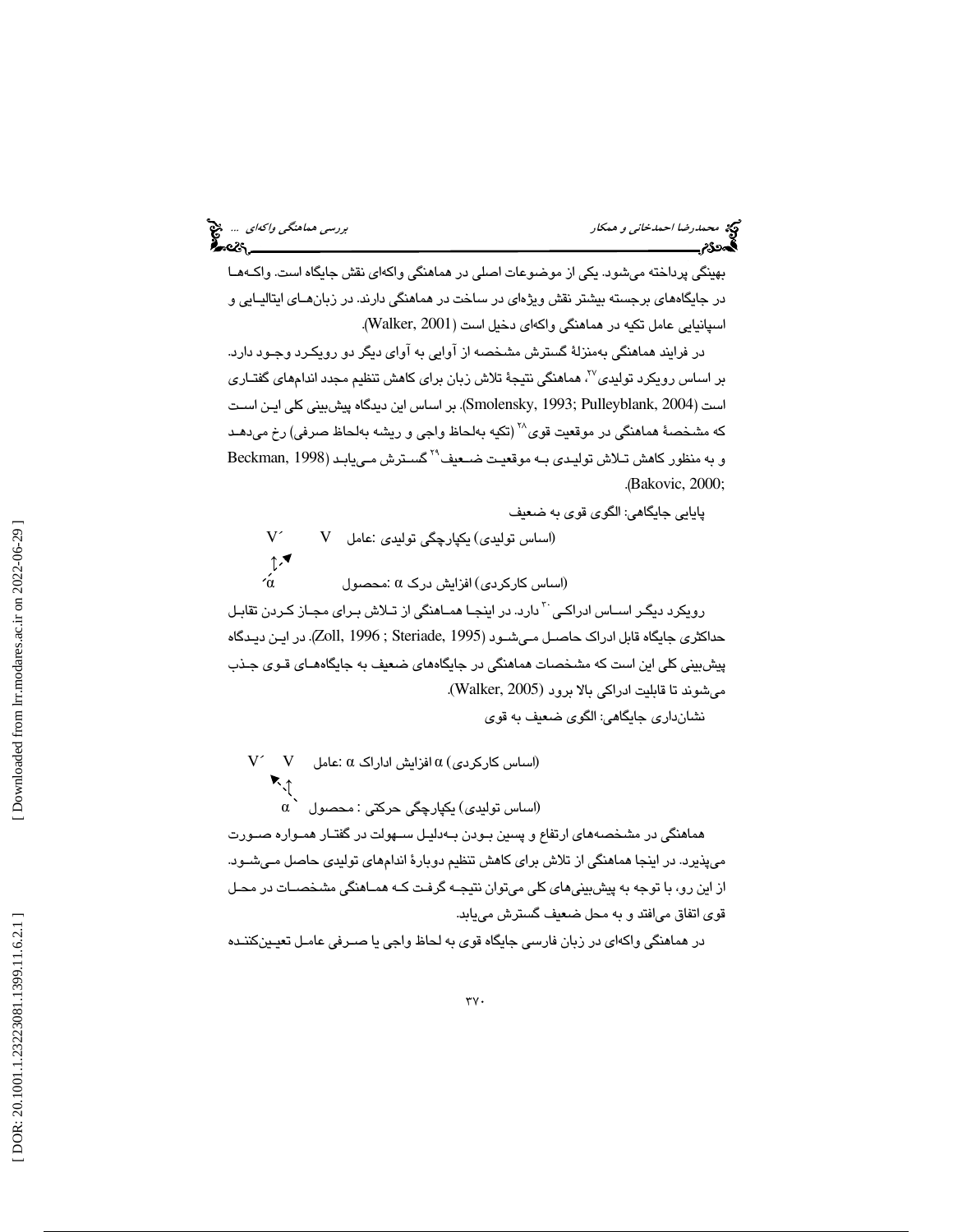# جستار*هاي زباني (بياپي 60)، بهمن و اسفند 1*398 هجرا بياني دورة 11، شمارة 1 (پياپي ٢٠)، بهم*ن و اسفند 1*394 هج

2F ،3 .+.) ١٣٨٩(. » 5ن، 1'د. (١٣٨٨). واج ر 2 : 2 : K-+< +'رV. "'< )١٣٩٢زن #ا\$) ). ١٣٩٣«). «>U\$ =وا-

است. از لحاظ واجي در زبان فارسي تكيه در اسامي بر روي هجاي آخر قرارمـي گيـرد ,Lazard .( 1980)

بر اين اساس، تشريح و تفسير همـاهنگي واكـه اي در زبـان فارسـي بـا اسـتفاده از محـدوديت ، مجاز بودن ``، تطابق و همانندي (2003 ,Walker, 2001) ,Kramer به شـرح مـواردي اسـت كـه آورده ميشود:

 Lic(back)- مجاز بودن: σ مشخصة پسين بودن در موقعيت قوي مجاز است. Agree(back) :تطابق واكهها بايد در مشخصة پسيني با هم تطابق داشته باشند. IDENT- IO (back ) :همانندي مشخصة پسيني در درونداد و برونداد بايد برابر باشد. شمارة 1 ترتيب محدوديتهاي همـاهنگي ارتفـاع حـاكم بـر واژة / r'bæha/ را نشـان <sup>32</sup> تابلوي ميدهد.

**تابلوی ۱:** محدودیتها در واژهٔ «بهار» **Tableau 1**. constraints of /bæha'r /

| <b>IDENT-IO(back)</b> | AGREE(back) | Lic(back)- $\sigma$ | Input: /bæhar/       |
|-----------------------|-------------|---------------------|----------------------|
|                       | $*1$        |                     | a. bæhar             |
| *                     |             |                     | $b$ . $\circ$ bahar  |
| *                     |             | *                   | c.bæhær <sup>2</sup> |

تابلوي شمارة 1 نمايانگر محدوديتهاي اعمالشده است، گزينة الف از محدوديت مجـاز بـودن تخطي نكرده است و دليل اين امر آن است كـه واكـة / a/ داراي تكيـه اسـت. ايـن گزينـه محـدوديت تطابق را بهدليل تفاوت واكهها نقض كرده است. همچنين، اين گزينه بهدليـل عـدم تغييـر واكـه هـا از درونداد به برونداد، محدوديت همانندي را نقض نكرده است. گزينة ب محـدوديت مجـاز بـودن را هب دليل تكيهدار بودن واكة دوم رعايت كرده است. همچنين، اين گزينه محدوديت تطـابق را بـه دليـل برابري واكهها رعايت كرده است؛ اما محدوديت سوم بهدليل تفاوت درونداد با بـرون داد در واكـة

:Xا ف.+U/+ا :ان >&. «.)<sup>١٣٩٥</sup> نز 2\$وا9 C5 ).\'\$ Xر +G و ز F+& ،نSده +ر: c ه: .)١٣٨ (^.ي& ،2\$ Hا .)١٣٩٣( .1.F+Gة'Z.Bakovic, E.(200 0). Harmony, Dominance, and Control. Beckm an, Jill. 199 8. Positional Faithfulness. PhD. Choms ky, Noam and Morris Halle. (1968). *The Sound Patter n of En glish* d issertatio n, University of Massachusetts,Am herst. PhD thesis Rutgers University . [ROA-2 34.] Clements, G. N. & E. Sezer.( 1982). Vowel con so Crosswhite, K. (2004). Vowel reduction, in Hay es, Bnant dis harm ony in Turkish. In Harry van der Huls . Cambridge: MIT Press. t and Norval Sm ith(eds.) The s tructure of phonological representation sII. Dordrecht, Foris, pp.213-25 5. Harris, J. (2005). Vowel reductio n as information loss. In P. Carr, J. Durand & C. J. Ewen (eds.), ., et al. "Phonetically based phonology ", Cambridge *Headhood, Elements, Specification and Contr astivity* : Cam bridge University Press, 191-231. E llosion, T. Mar k. 1995. Phonological Derivation in Optimality Theory . MS, University of Edinburg. Hy man. L. (2002). Is there a Right -to-left Bias in , 119−132. Am sterdam: John Benjam ins. Vowel Harm ony ? Presented at the 9th Kager,R.(1999). *Optimalty theory* International Phonology Meeting.Vienna. . Cambridge: Cam bridge University Press. Kräm er, Martin. (2003). Lass, Roger. 198 4 .*Phonology: An Introduction to Basic Concepts Vowel Harmony and Correspo ndence Theory*. Berlin: Mouto n de Gruy ter. Laver, J.( 1995) . *Principls of Phonetics* . Cam bridg: Cambridge University Press. Lazard, Gilbert. (198 0).*Grammar o f C ontempor ary Persia n* . Cam bridge: Cambridge University Press. *Lloret, Maria-Ro sa* . California: Ma zda McCarthy , John.(2002). McCarthy, J and Alan Prince. (1995). Faithfulness a McCarthy, and Alan Prince. (1993). Generalized Alig .(2007). *A thematic Guide to Op timality Theory "On the Nature of Vowel Ha rmony: Spreading w ith a* nd Redup licative Identity .UMOP.18,249-384. . Cambridge: Cam bridge University Press. *Purpose", in Bisetto, Antonietta; Barbier i, Francesco, Proceedings of the XXXIII Incontro di Grammatica Generativa, pp. 15 –35* Prince, Alan and Paul Smolens ky . (1993). Optim ality nm ent. In G.E. Bo oij and J. van m ark.(eds.), *Year book o f Morph ology*.79-153.Dordrecht. Pulley blank, D. (200 4). A note on tonal m arkednes s in Yoruba. Theory : Constrain t Interaction in Generative Gramm *Phonology* ar. RuCC S Technical Report #1, Rutgers Center for Cognitive Science, Rutgers Un iversity , Piscataway , NJ. [To appear, MIT Press, Cambridge.] Roca,I.& W . Johnson.(200 5). *A course in phono logy*, 21:4 09–425 . Shadem an, Shabnam .(2002). Epenthetic Vowel Harmony . New Jersey : Wiley -Blackwell. Sm olens ky , P. (1993). "Harmony , Markedness, and Pho Steriade, D.(1995). Underspecification and Mar kednevan der Hulst, Harry and Jereon van de W eijer. (1995). Vowel Harmony . In J. Goldsm ith (ed.), ss. In Go ldsm it, J ., editor, nolog ical Activity", paper presented at the First R in Farsi. M.A., U CLA University . *The Handbook of Phonological Theory The Handb ook of Ph onolo gical Theory* utgers Optimality W orkshop (ROW 1), Rutgers Univers ,Pages 114-174. Blackwell. ity, New Brunswic k. W alker, R.(2001). 'Po sitional Markedness in Vowel HW alker, R. (2005). W eak Triggers in Vowel Harmony. arm ony '. In: Proceedings of HILP 5. Ling uistics in *Natural Language and Ling uistic Theory* Potsdam. , 495-53 4. Oxford: Basil Blackwell. right, J. T. (1986). The Behavior of Nasalized Vowels in The Perceptual Vowel Space. In 2 3, 917-98 9. Zoll, Chery l. (1996). Parsing below the Segment in a Co nstraint-based Fram ework. Ph.D Dis setation, Un *Experimental P honology* iversity of California, Ber keley . , edited by J. J. Ohala and J. J. Jaeger. Orlando: Academ ic Press, 45-67.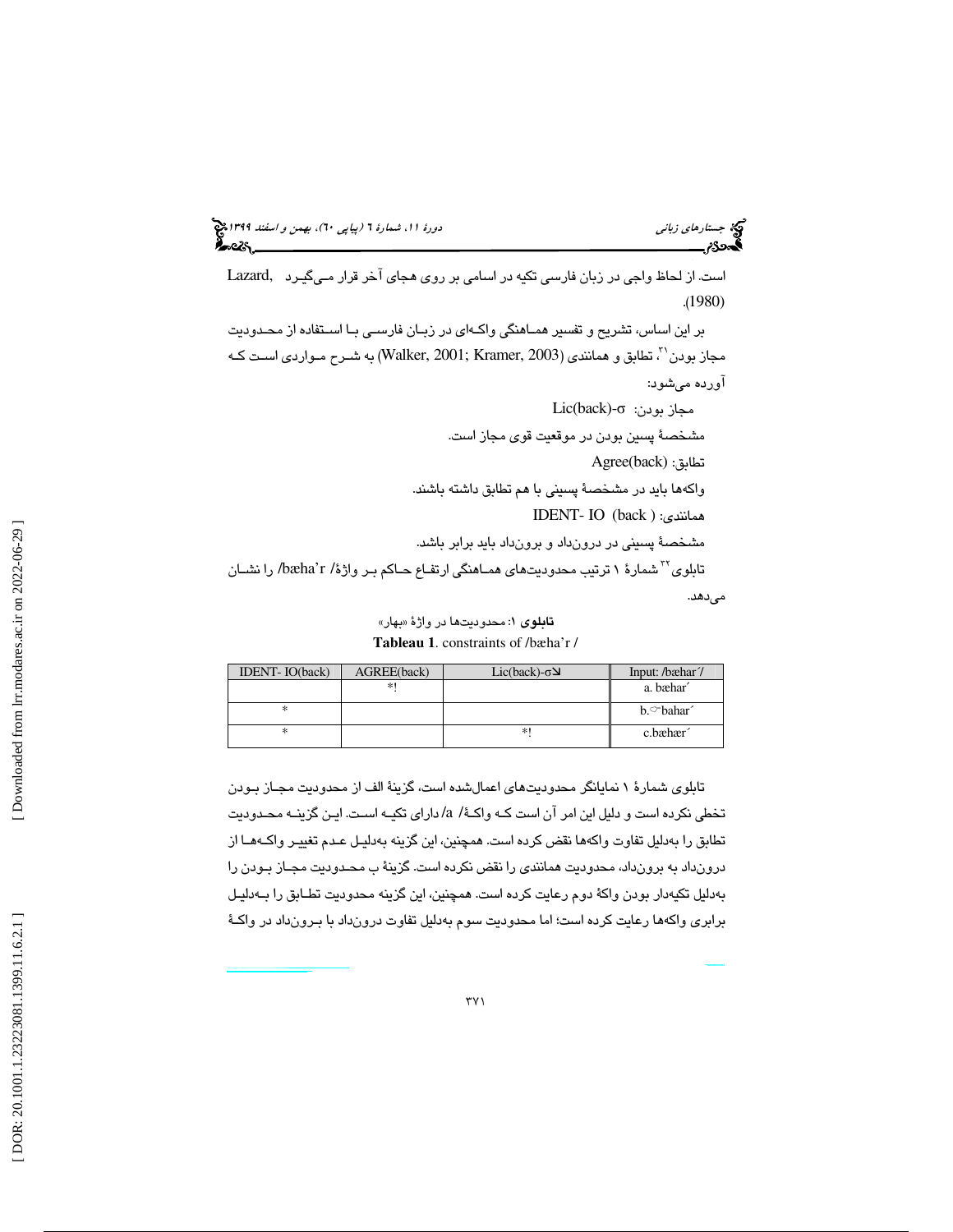اول نقض شده است. گزينة ج محدوديت مجاز بودن را بهدليل عدم تكيه در واكة پسين نقض كـرده است. همچنين، اين گزينه محدوديت همانندي را بهدليل تفاوت واكـه در درون داد و بـرون داد نقـض كرده است. محدوديت تطابق بهدليل برابر بودن واكهها نقض نشده است. بنـابراين، گزينـة ب بهينـه است.

تابلوي شمارة 2 رتبهبندي محدوديتهـاي حـاكم همـاهنگي ارتفـاع بـر واژة / d'kili/ را نشـان مي دهد.

**تابلوی ۲**: محدودیتها در واژهٔ «کلید» **Tableau2**. Constraints of /keli´d/

| IDENT-IO(high) | AGREE(high) | Lic(high)- $\sigma$ | Input: /keli <sup>'</sup> d/ |
|----------------|-------------|---------------------|------------------------------|
|                |             | *1                  | a.kele'd                     |
|                |             |                     | b.∽kili′d                    |
| $***$          | ∗           | *!                  | c.kile <sup>2</sup> d        |

گزينة الف بهدليل افراشته نبودن واكة داراي تكيه، محدوديت مجاز بودن را نقـض كـرده اسـت. اين گزينه بهدليل برابري واكهها محدوديت تطابق را رعايت كرده است. همچنين، اين گزينه بـه دليـل تغيير واكة دوم محدوديت همانندي را نقض كرده است. گزينة ب تنها محدوديت همانندي را بهدليـل تفاوت واكة اول در درونداد و بـرون داد نقـض كـ رده اسـت. گزينـة ج محـدوديت مجـاز بـودن را بهدليل غيرافراشته بودن واكة داراي تكيه نقض كرده است. همچنين، اين گزينه محدوديت تطـابق را بهدليل تفاوت واكهها نقض كرده است. محدوديت همانندي نيز بهدليل تفـاوت دو واكـه در درون داد و برونداد دو بار نقض شده است. بنابراين، گزينة بهينه گزينة (ب) است.

در موارد ذكرشده، دليل هماهنگي از ديدگاه كراس وايت (2004) و هـريس (2005) ايـن اسـت كه در جايگاه ضعيف بدون تكية آواهاي گوشهاي (a,u,i (بـراي رسـيدن بـه ارتقـاي تقابـل، تمايـل زيادي براي ظاهر شدن دارند.

تابلوي شمارة 3 رتبـه بنـدي محـدوديت هـا را در همـاهنگي واكـه اي در گـردي واكـه در كلمـة /xor+bo/ به نمايش گذاشته است. محدوديتهايي كه آورده ميشـود در تـابلوي شـمارة 3 دخيـل هستند.

Lic(back)- σ مجاز بودن: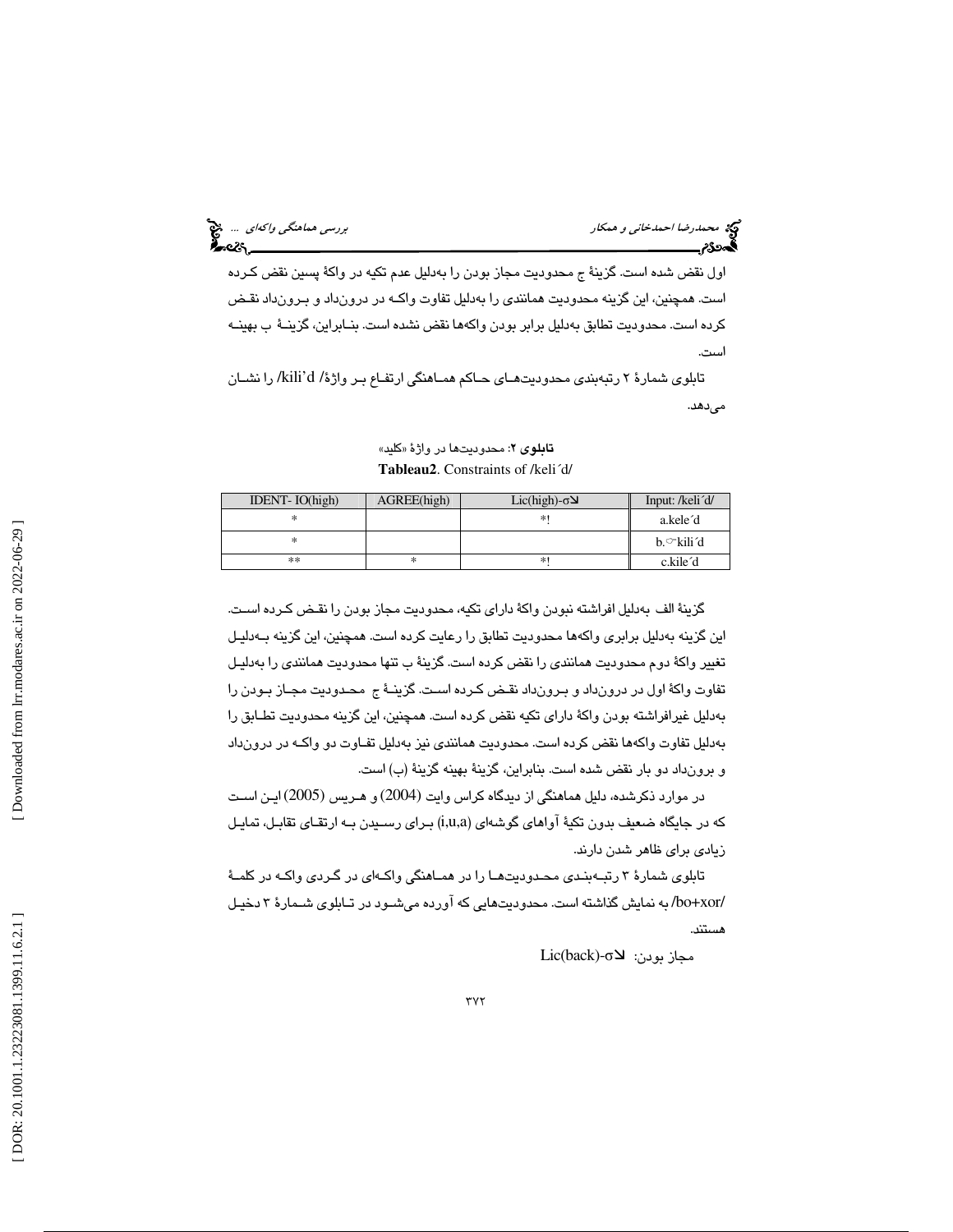جستار*هاي زباني (بياپي 60)، بهمن و اسفند 1*398 هجرا بياني دورة 11، شمارة 1 (پياپي ٢٠)، بهم*ن و اسفند 1*394 هج

مشخصة پسين بودن در موقعيت قوي (ريشه) مجاز است. Agree(back) :تطابق واكهها بايد در مشخصة پسيني با هم تطابق داشته باشند. IDENT- IO (back ) :همانندي مشخصة پسيني در درونداد و برونداد بايد برابر باشد.

**تابلوی ۳**: محدوديتها در واژهٔ «بخور» **Tableau3**. Constraints of /be-xor/

| IDENT(round) | AGREE(back) | Lic (+round)- $\sigma'$ | Input: /be-xor/   |
|--------------|-------------|-------------------------|-------------------|
|              |             |                         | a. be-xor         |
| ∗            |             |                         | $h \circ b$ o-xor |

گزينة الف تنها محدوديت تطابق را در پيشيني پسيني بودن نقض كرده است. گزينة ب نيـز تنهـا محدوديت همانندي گردي را ــ كه در رتبة پايينتري قرار دارد ــ نقض كرده است. بنابراين، گزينـة ب بهينه است.

تابلوي شمارهٔ ٤ ترتيب محدوديتهـاي حـاكم بـر همـاهنگي واكـهاي در كلمـهٔ/ bu+gu/ را در گفتار غيررسمي نشان ميدهد. اين تابلو محدوديتهاي چندگانهاي را به نمايش ميگذارد كه شـامل هماهنگي در ارتفاع و گردي واكههاست. در اين واژه ريشه از لحاظ صرفي جايگاه قـوي محسـوب ميشود و تكيه بهمنزلة عنصري آوايي در ردة دوم قرار ميگيرد.

**تابلوي ۴**: تابلو محدوديتها در واژهٔ «بگو» **Tableau4:** constraints tableau of /be-gu/

| LIC (+high,+round) $-\sigma$ | AGREE(back, high) | IDENT-IO(high,round) |
|------------------------------|-------------------|----------------------|
|                              | *                 | ∗                    |
|                              | *                 |                      |
|                              |                   | **                   |
| **                           |                   | **                   |
| $*1$                         |                   | ∗                    |
|                              |                   |                      |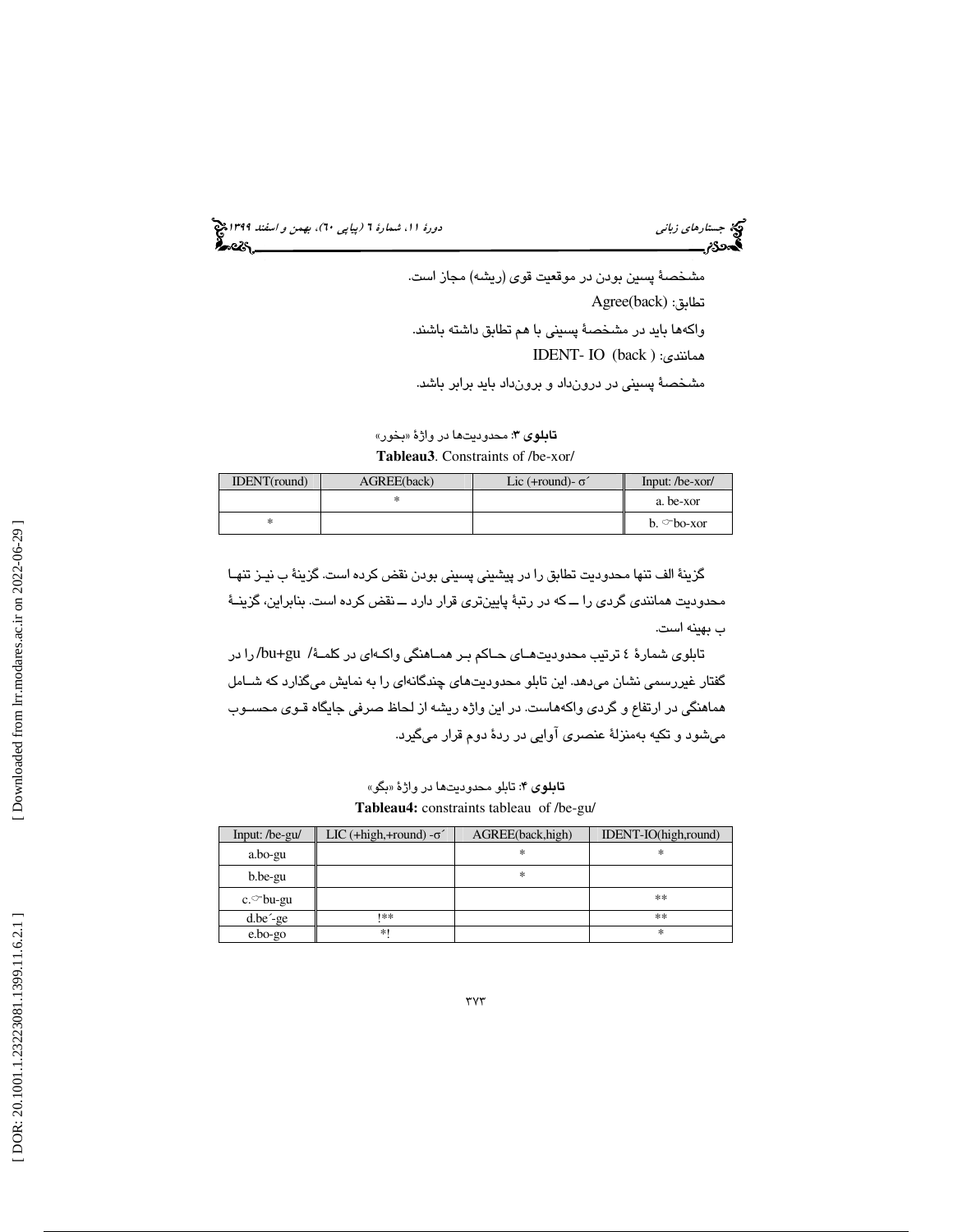در تابلوي شمارهٔ ٤، گزينهٔ الف محـدوديت تطـابق را بـهدليـل تفـاوت واكـههـا در مشخصـات پسيني و افراشتگي نقض كرده است. همچنين، ايـن گزينـه بـه دليـل تفـاوت واكـه هـا در درون داد و برونداد از محدوديت همانندي نيز تخطي كـرده اسـت. گزينـة ب نيـز از محـدوديت تطـابق تخطـي كرده است. گزينة ج تنها پايينترين محدوديت همانندي را بهدليل تغيير مشخصـات در تبـديل واكـة / e/ به / o/ نقض كرده است. گزينة د محدوديت مجاز بودن را بهدليل تغيير واكـة ريشـه در درون - داد و برونداد نقض كـرده اسـت. همچنـين، ايـن گزينـه محـدوديت هماننـدي را بـه دليـل تغييـر دو مشخصه، دو مرتبه نقض كرده است. گزينة »ه« محـدوديت مجـاز بـودن و نيـز هماننـدي را نقـض كرده است. بنابراين، گزينة بهينه گزينة ج است.

در موارد ذكرشده، بهطوركلي دليل هماهنگي در واژة پيچيـدة ذكـر شـده (داراي ريشـه و ونـد) گسترش مشخصة هماهنگي از جايگاه قوي ريشه به جايگاه ضعيف وند است.

# . نتيجه 8

بررسي دادههاي اين مقاله نشان ميدهد كه در زبان فارسي توزيـع زنجيـره اي واكـه هـا در ريشـة كلمات آنگونه است كه زنجيرة واكة پيشين ـ پيشين تقريباً سه برابر زنجيرة پسـين ـ پسـين اسـت. ترتيب قرار گرفتن واكههاي افتاده نسبتبه واكههاي ميانه و افراشته داراي بسـامد وقـوع بيشـتري است و اين بدان معناست كه بسامد وقوع واكههاي a-a ,æ-æ نسبت به واكة e-e بيشتر است.

در زبان فارسي سه نوع هماهنگي براي واكهها وجود دارد كه اين هماهنگيها شـامل همـاهنگي در ارتفاع، هماهنگي در واكههاي پسين و هماهنگي در گـردي واكـه مـي شـود. همـاهنگي در ارتفـاع واكهها بر روي واكههاي مياني اعمال ميشود و اين امر سبب ميشود كه ارتقا پيدا كننـد و بـه يـك واكة افراشته تبديل شوند. براي مثال، واكههاي مياني ميتوانند به واكههاي/ i/ و / u/ تبـديل شـوند؛ زيرا كوتاه بودن مدتزمان و پايين بودن دامنة واكههاي افراشته (حداقل رسايي) در جايگـاه نـوايي ضعيف سبب ميشود كه واكههاي بدون تكيه از جايگاه مياني ارتقا پيدا كنـد و بـه جايگـاه افراشـته روند. بنابراين، ميتوان اينگونه دريافت كه ارتقاي واكههاي ميانـه در زبـان فارسـي داراي اسـاس كاركردي است.

هماهنگي واكهاي از نوع ارتفاع بهصورت اختياري در ريشـة كلمـات و بـه صـورت اجبـاري در كلمات مركب رخ ميدهد و اين فرايند زماني رخ مـي دهـد كـه آغـازگر بـه منزلةريشـه و هـدف نيـز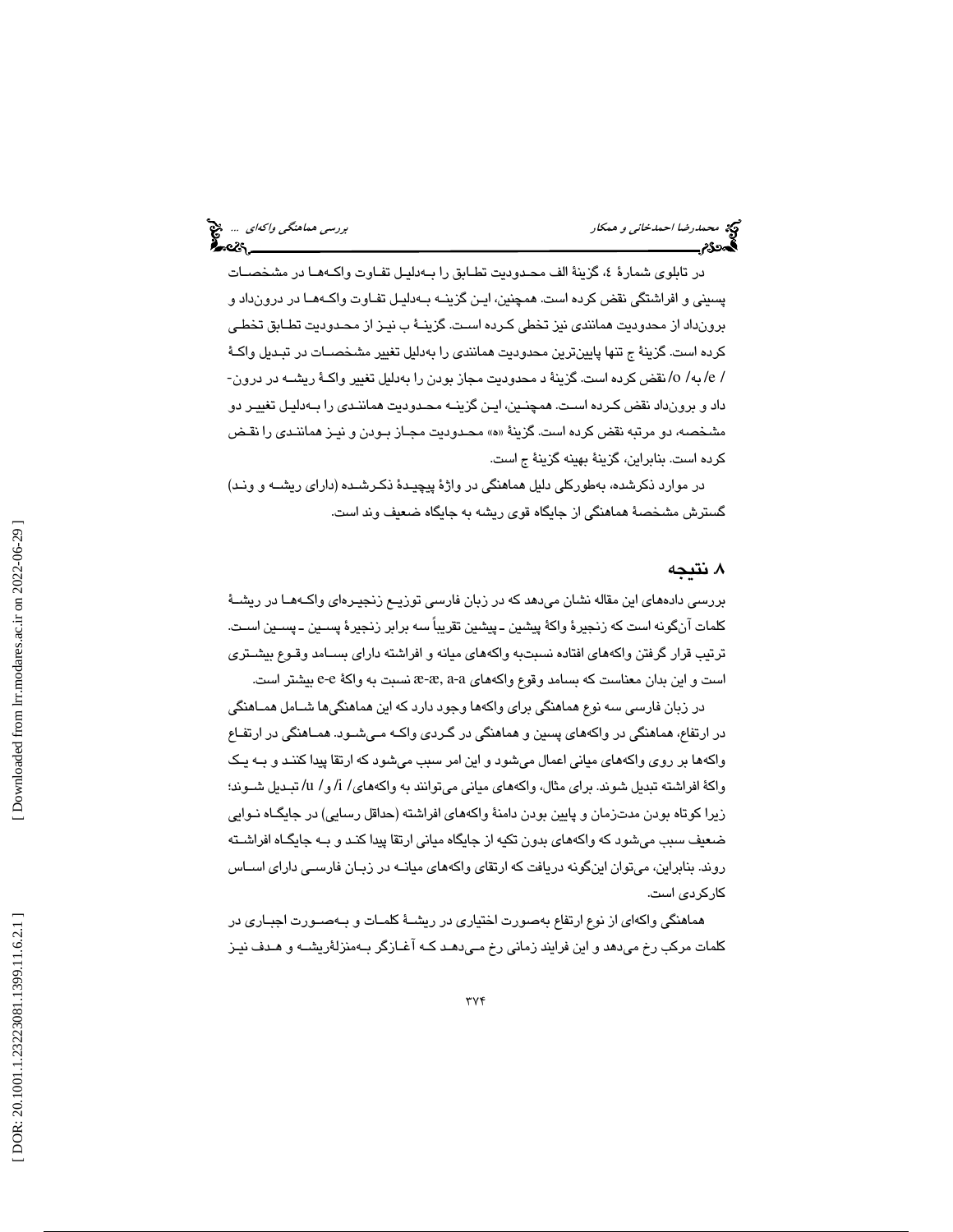# جستار*هاي زباني (بياپي 60)، بهمن و اسفند 1*398 هجرا بياني دورة 11، شمارة 1 (پياپي ٢٠)، بهم*ن و اسفند 1*394 هج

بهمنزلة وند محسوب ميشود.

هدف هماهنگي واكهاي از نوع پسين بودن و يا ارتفاع واكههـا در زبـان فارسـي ايـن اسـت كـه تنظيم دوبارة اندامهاي توليدي را كاهش دهد و اين نتيجة پايايي جايگاه قوي است.

دامنة عملكرد هماهنگي واكهاي واژه، ريشه و واژههاي پيچيده داراي پيشوند و پسـوند اسـت و در بيشتر موارد در زبان فارسي هماهنگي واكـه اي از نـوع ريشـه اسـت. بـا وجـود بحـث مفصـل درمورد هماهنگي واكهاي در بيجنخان (1388) و مدرسي (1389) كه در آنها بـه تكيـه اشـاره اي نشده است، بهنظر ميرسد در زبان فارسي در واژههاي بسيط عامل تكيه كه عنصري واجي اسـت سبب هماهنگي ميشود. در اين واژهها گسترش مشخصه از جايگـاه قـوي واجـي، يعنـي تكيـه بـه جايگاه ضعيف واجي، يعني جايگاه بدون تكيه است؛ اما در واژههاي پيچيدة داراي ونـد، ريشـه بـه - منزلة جايگاه قوي عمل ميكند.

هماهنگي واكهاي در زبان فارسي از منظر جهت بهصورت دو سويه اسـت. بـه صـورتي كـه در برخي از واژهها از چپ به راست همچون برخـي واژه هـاي بسـيط و يـا از راسـت بـه چـپ باشـد، آغازگر يك ريشه و هدف يك وند اسـت. در زبـان فارسـي مـي تـوان همـاهنگي واكـه و همـاهنگي واكهاي ـ هم خواني از نوع متقارن و غيرمتقارن را مشاهده كرد. نوع ديگـري از همـاهنگي را ـــ كـه در زبانهاي ديگر ديده نشده است و هماهنگي مختلط ناميده ميشود ــ ميتـوان در زبـان فارسـي مشاهده كرد.

# ۹. پینوشتها

- 1. vowel harmony
- 2. metaphony
- 3. umlaut
- 4. harmony
- 5. Igbo
- 6. Turkana
- 7. Optimality Theory
- 8. trigger
- 9. target
- 10.symmetrical
- 11. asymmetrical 12. Akan
- 
- 13. markedness constraint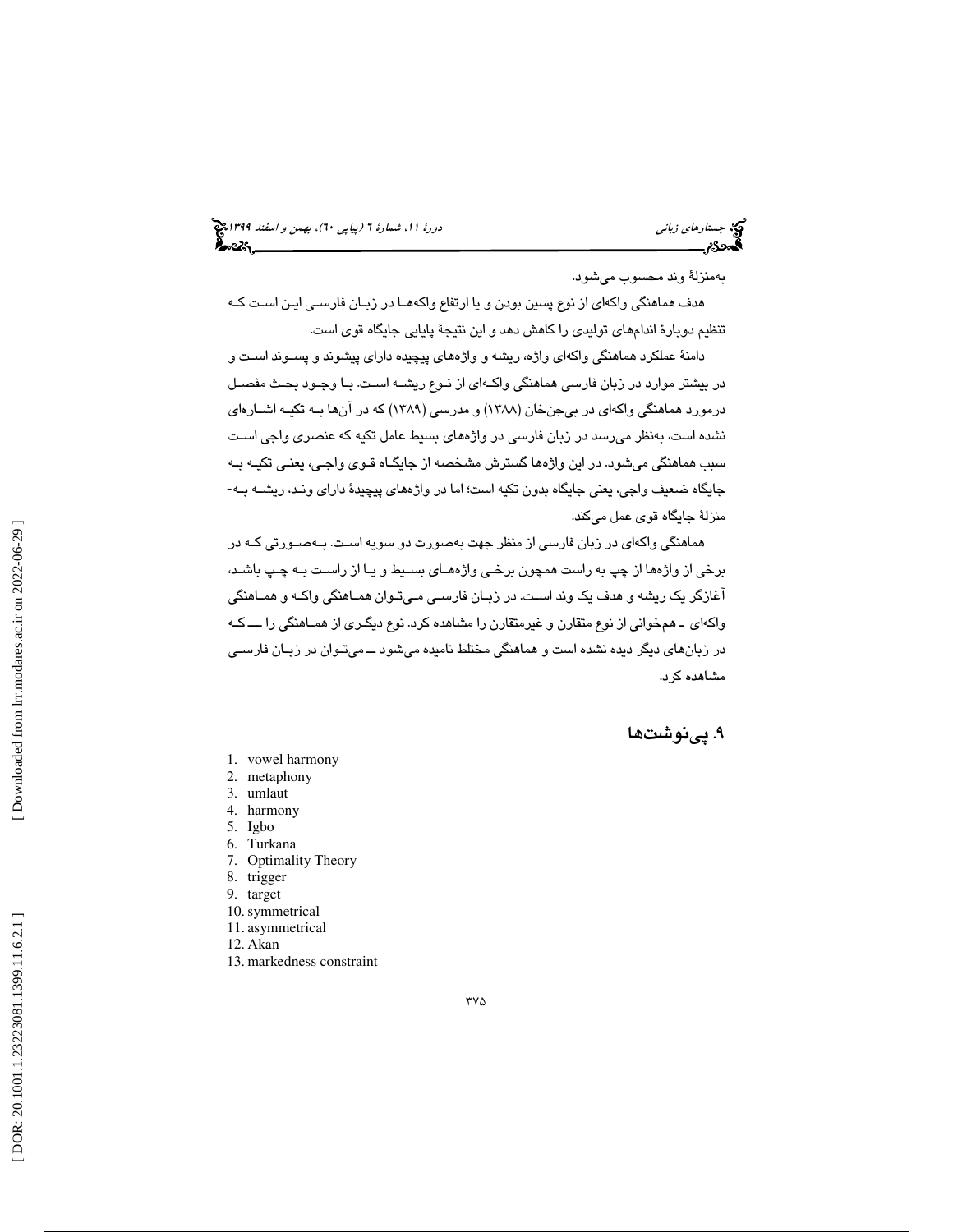محمد رضا احمدخان*ي و همكار بررسي هماهنگي واكهاي ...*. چ<mark>خ</mark><br>محمدرضا احم*دخاني و همكار*<br>**الحمدودیم بررسي بررسي بررسي همان بررسي هماهنداري بررسي هماهنداري بررسي هماهنداري بررسي هماهنداري بررسي هم** આવ્ે

- 14. aithfulness constraint
- 15. constraint
- 16. allomorphs
- 17. alternation
- 18. consonant interference
- 19. optimality theory:constraint interactions in generative grammar
- 20. generator
- 21. evaluator
- 22. correspondence 23. maximality(Max)
- 24. dependency(Dep)
- 25. identity(Ident)
- 26. ranking
- 27. articulatory
- 28.strong
- 29. weak
- 30. perceptual
- 31. license
- 32. tableau

# .10 منابع

- احمدزاده برازجانی، ع. (۱۳۸۹). گ*ویش بوشهری از دیدگاه صرف و واجشناسی*. پایان-نامهٔ كارشناسي ارشد زبانشناسي. دانشگاه پيامنور.
- بدخشان، ا.، و زماني، م. (١٣٩٢). تحليل و توصيف فرايند حذف در زبان كردي (گويش كلهری). *پژوهشهای زبان شناسی، ه(۱)، ۱۹ ـ ۳۰*.
	- بيجنخان، م. (١٣٨٨). *واجشناسي: نظريةُ به*ين*گي*. تهران: سمت.
- جم، ب. (١٣٨٩). بررسی فرايند تضعيف در چند گويش كويرى در چارچوب نظريهٔ بهينگي . اولين همايش بينالمللي گويشهاي مناطق كويري ايران. صص 727 ـ 740 .
- جم، ب.، و ذلقي، ا. (١٣٩٢). بررسي تبديل واكة/ u/ به/ i/ در گويش لري سيلاخوري در چارچوب نظريهٔ بهينگي. *پژوهشهاي زباني، ٤(*٢١)، ٢ ـ ٤٠.
- ه جم، ب.، و تيموري، م. (١٣٩٣). تبديل واكة/ a: /2 به واكة/ a: /2/ يا/ 0/ در لهجة فردوس در چارچوب بهینگی. *زبان شناسی و گویشهای خراسان*، ۱(۱۰)، ۹۷ ـ ۱۲۰.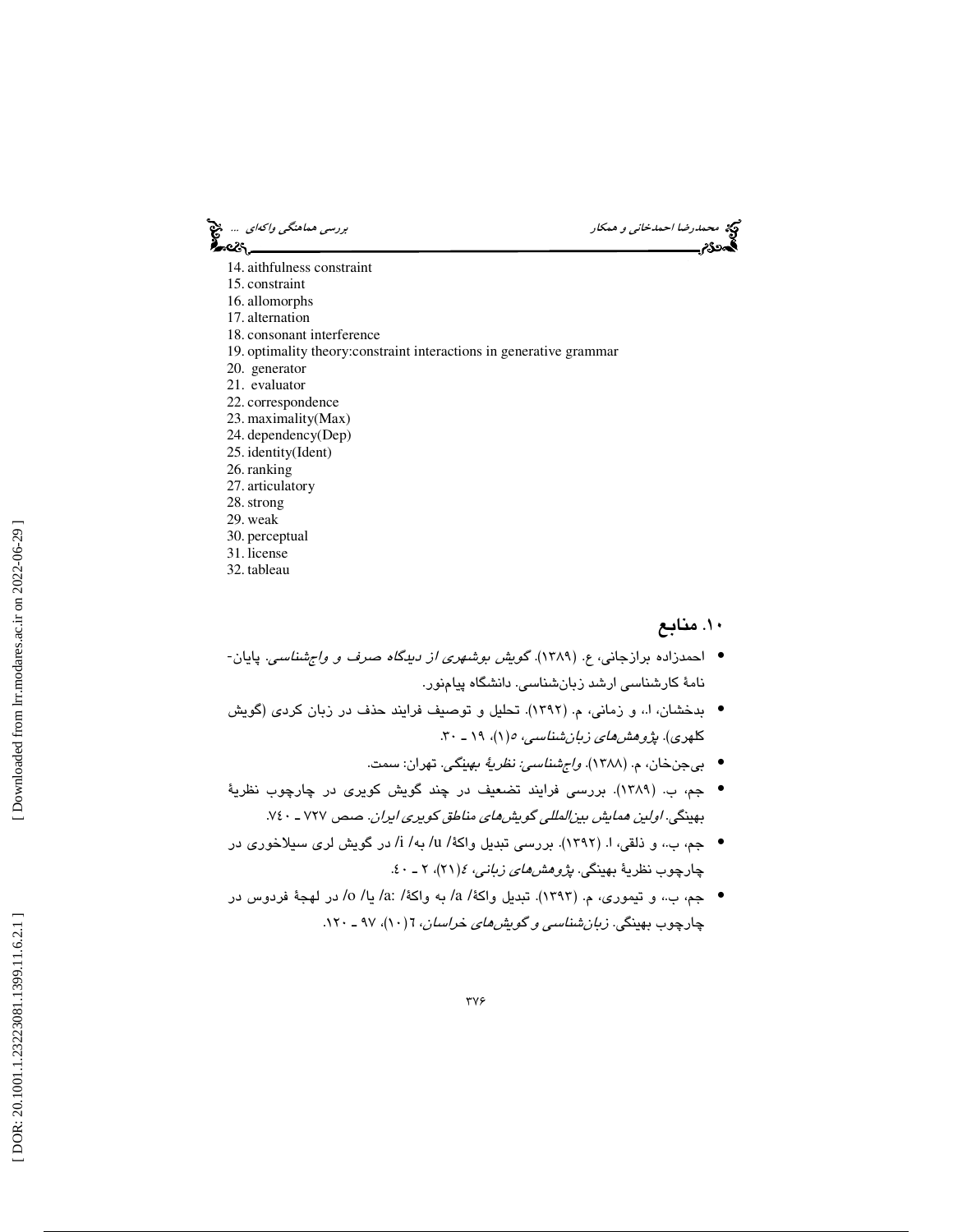- دبيرمقدم، م. (١٣٨٣). *زبان شناسي نظري: پيدايش و تكوين دستور زايشي.* (ويراست دوم). تهران: سمت.
- دیهیم، گ. (۱۳٦۸). گرایشهای آوایی و واجی فارسی گفتاری تهران. *زبان شناسی*، ۲(۲)،  $.10 - 9V$
- صفري، ا. (١٣٩٥). توصيف و تحليل فرايندهاي واجي گويش گالشي: رويكرد بهينگي. جستارهاي زباني ،7 2( )، 143 ـ 163 .
	- كرد زعفرانلو كامبوزيا، ع. (١٣٨٥). *واجشناسي: رويكردي قاعدهبنياد*. تهران: سمت.
- كلباسي، ا. (١٣٨٠). فارسي گفتاري و نوشتاري. *فرهنگ (ويژهٔ زبان شناسي)، ٣٧ و ٢*٦، ٤٩ ـ ٧٨
- مدرسي قوامي، ( گ. 1389). الگوهاي هماهنگي واكهاي و همتوليدي واكه به واكه در زبان فارسی. *زبان و زبانشناسی،* ٦( ۱۱)، ۸ ـ ٦٩.
	- مشكو ة الديني، م. (١٣٨٥). *سا*خت *آوايي زبان*. مشهد: دانشگاه فردوسي مشهد.
		- معين، م. ( 1388). فرهنگ فارسي. تهران: اميركبير. •
- میردهقان، م.ن.، و یوسفی، س.ر. (١٣٩٥). حرف اضافهٔ نمایی افتراقی در وفسی در چارچوب نظرية بهينگي. *جستارهاي زباني، ٢ (٣)، ١٩٧ ـ ٢٢٢*.

### **References:**

- Ahmadzade Borazjani, A. (2010). *Bushehri dialect from the view point of phonology and morphology* M.A thesis of Payame Noor University. [In Persian].
- Ansarin, A. K. (2004). An acoustic analysis of modern Persian vowels. Presented at 9<sup>th</sup> Conference on Speech and Computer. St. Petersburg.
- Badakhshan, E. & Zamani, M.(2012).Analysis and description of deletion in Kurdish(Kalhori dialect). *Linguistic researchers* , 5(1), 19-30. [In Persian].
- Bakovic, E.(2000). *Harmony, dominance, and control*. Doctoral dissertation.Rutgers University.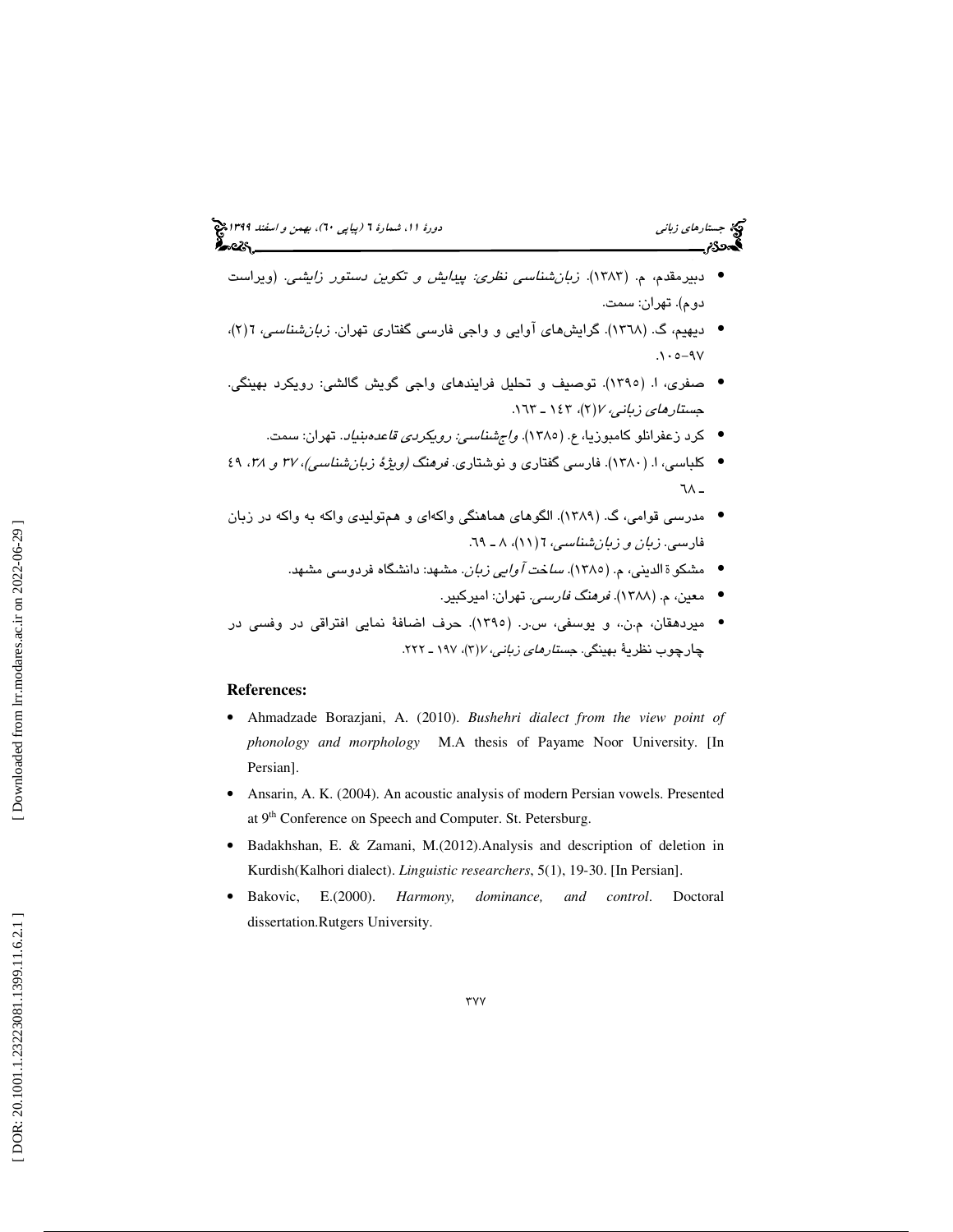محمدرضا احم*دخاني و همكار بررسي هماهنگي واكهاي* ... چ<mark>خ</mark><br>محمدرضا احم*دخاني و همكار*<br>**گيهدي:** ಹಿಂದಿ

- Beckman, J. (1998). *Positional faithfulness*. Doctoral. dissertation, University of Massachusetts,Amherst. [ROA-234.]
- Bijankhan,M.(2008). *Phonology: Optimality theory*. Tehran: (SAMT) .[In Persian].
- Chomsky, N. & Halle, M. (1968). *The sound pattern of English*. Cambridge: MIT Press.
- Clements, G. N. & Sezer, E. ( 1982). Vowel and consonant dis harmony in Turkish. In Harry van der Hulst and Norval Smith(eds.) *The structure of phonological representationsII. Dordrecht*, Foris.213-255.
- Crosswhite, K. (2004). Vowel reduction, in Hayes, B., et al. *Phonetically based phonology.* Cambridge: Cambridge University Press, 191-231. Ellosion, T. Mark. 1995. Phonological Derivation in Optimality Theory. MS, University of Edinburg.
- Dabirmoghadam, M. (2004). *Theoretical linguistics: Emergence and development of generative grammar.*Tehran: SAMT. [In Persian]
- Deyhim,G.(1999). Tehrani spoken phonological and morphological trends. *Linguistics* , *6*(2), 97-105. [In Persian].
- Harris, J. (2005). Vowel reduction as information loss. In P. Carr, J. Durand & C. J. Ewen (eds.), *Headhood, elements, specification and contrastivity*, 119−132. Amsterdam: John Benjamins.
- Hyman. L. (2002). *Is there a Right -to-left Bias in vowel harmony*? Presented at the 9<sup>th</sup> International Phonology Meeting. Vienna.
- Jam, B. & Zolghi, A.(2012). A study of changing /u/ to /i/ in Silakhori Lori dialect in the framework of optimality. *Linguistic Researches* , *4*(21), 2-40. [In Persian].
- Jam, B.& Teymuri, M.(2013). Changing /a/ to /a:/ or /o/ in Feroos dialect in optimality theory. *Linguistics and Khorasan Dialects* . *6*(10), 97-120. [In Persian].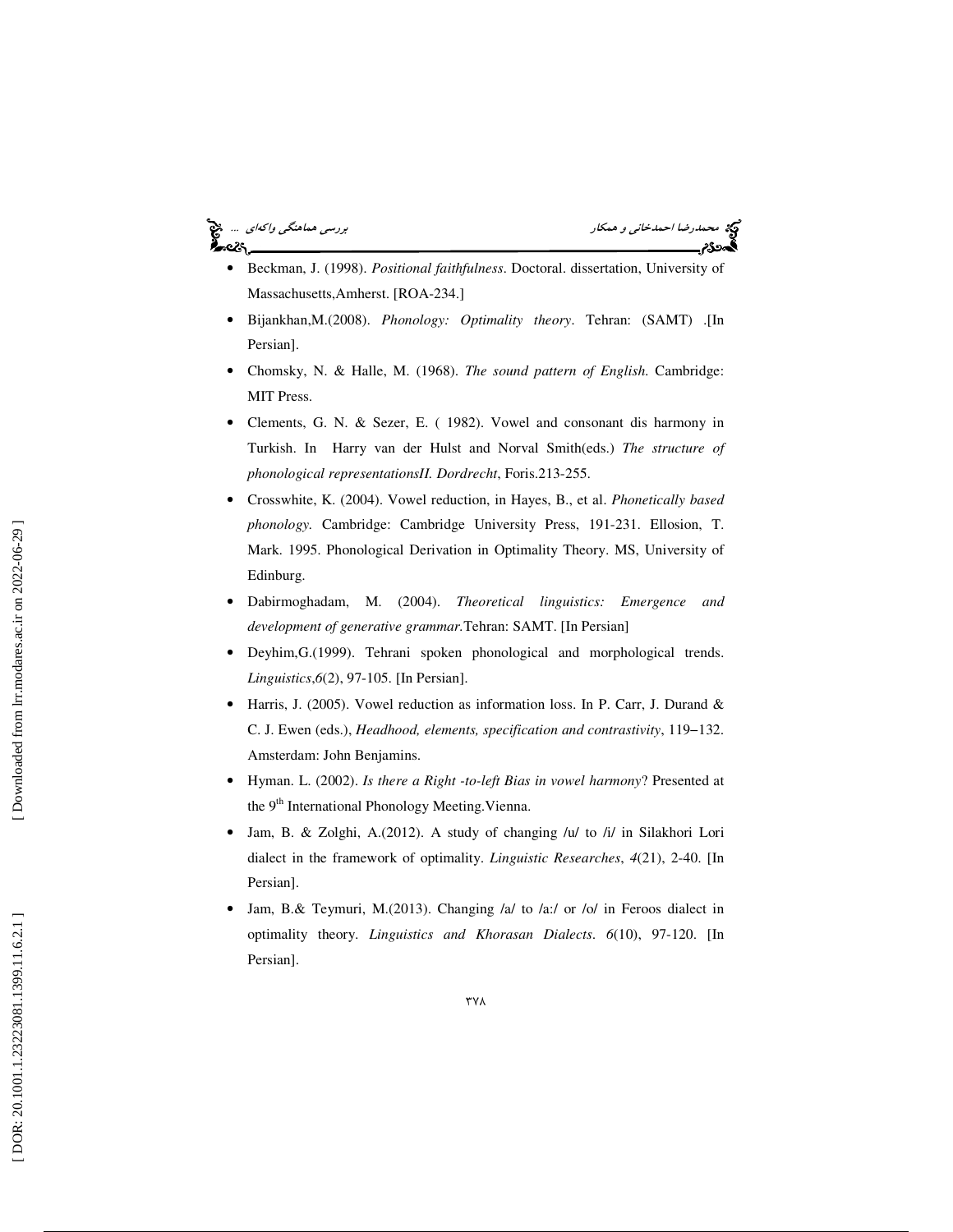### جستار*هاي زباني (بياپي 60)، بهمن و اسفند 1*398 هجرا بياني دورة 11، شمارة 1 (پياپي ٢٠)، بهم*ن و اسفند 1*394 هج أحصركم



- Jam, B.(2009). A study of weakening in some kaviri dialects in the framework of Optomality theory. *The First International Conference on Kaviri Dialects of Iran*.727-740. [In Persian].
- Kager,R.(1999). *Optimalty theory*. Cambridge: Cambridge University Press.
- Kalbasi,I. (2002). *Spoken and written Persian*. Culture. (special linguistics),49- 68. [In Persian].
- Krämer, M. (2003). *Vowel harmony and correspondence theory*. Berlin: Mouton de Gruyter.
- Lass, R. (1984) .*Phonology: An introduction to basic concepts*. Cambridg: Cambridge University Press.
- Laver, J.( 1995) . *Principls of phonetics*. Cambridge: Cambridge University Press.
- Lazard, Gilbert. (1980).*Grammar of Contemporary Persian*. California: Mazda
- Lloret, M.R .(2007). On the nature of vowel harmony: Spreading with a purpose. In *Bisetto, Antonietta; Barbieri,* Francesco, Proceedings of the XXXIII Incontro di Grammatica Generativa, pp. 15–35[In Persian].
- McCarthy, J. & Prince, A. (1993). Generalized alignment. In G.E. Booij and J. van mark.(eds.), *Year book of morphology*.79-153.Dordrecht.
- McCarthy, J. & Prince, A. (1995). *Faithfulness and reduplicative identity*. UMOP.18,249-384.
- McCarthy, J.(2002). *A thematic guide to optimality theory*. Cambridge: Cambridge University Press.
- Meshkatoddini, M.(2006). *Phonetic structure of Persian*. Mashahd: Ferdowsi University. [In Persian].
- Mirdehghan, M. & Yousefi, S.R. (2016). Distinguishing representative preposition in Vafsi in the framework of optimality theory. *Linguistic Inquirey* . *7*(3),197-222. [In Persian].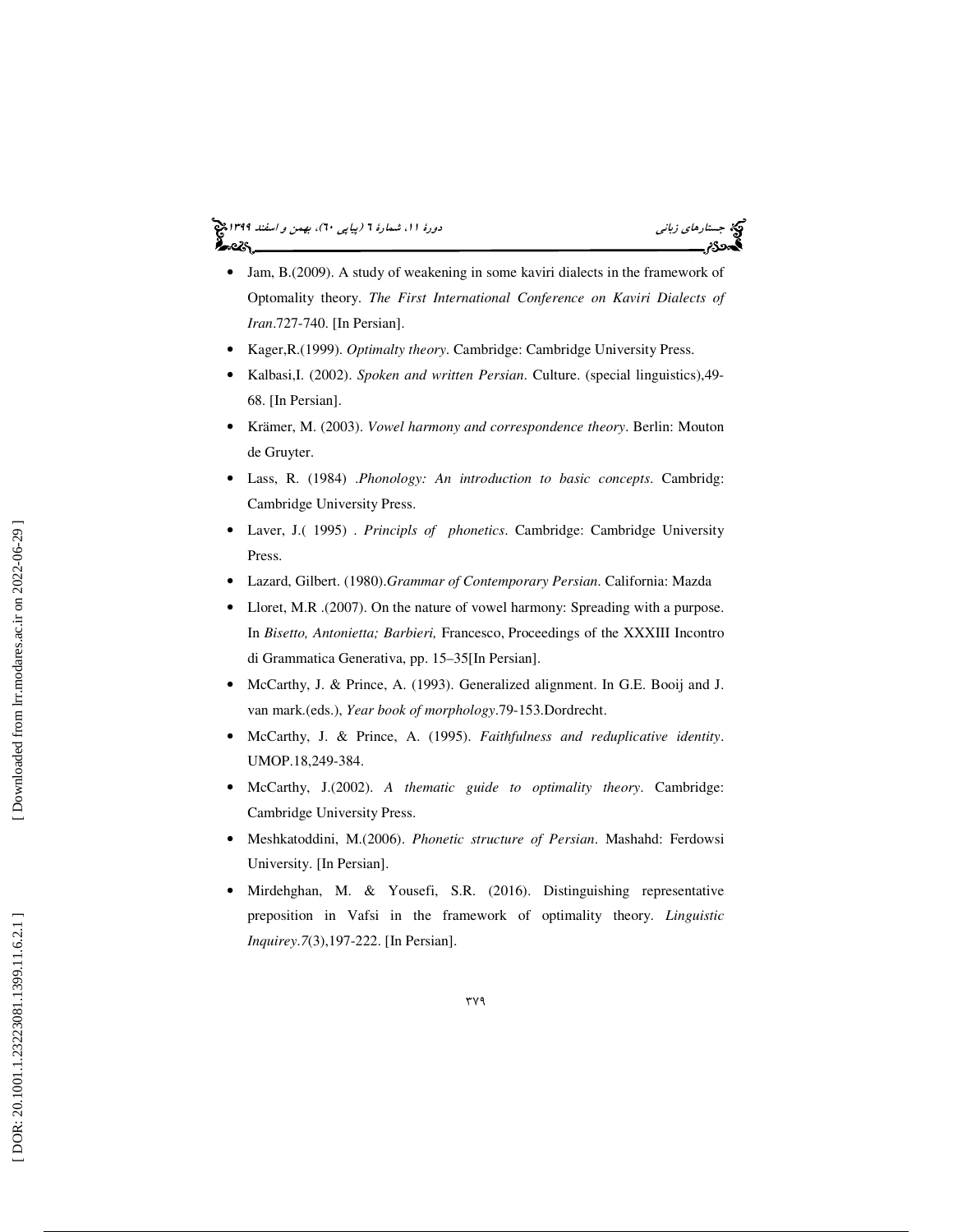## محمدرضا احم*دخاني و همكار بررسي هماهنگي واكهاي* ... چ<mark>خ</mark><br>محمدرضا احم*دخاني و همكار*<br>**گيهدي:** ا⊷د%.

- Modarres Ghavami,G.(2010). Patterns of vowel harmony and co articulation of vowel to vowel in Persian.*Language and Linguistics*,6(11),8-69. [In Persian].
- Moin, M. (2012). *Persian encyclopedia*. Tehran: Amirkabir. [In Persian].
- Prince, A. & Smolensky, P. (1993). *Optimality theory: Constraint interaction in generative grammar.* RuCCS Technical Report #1, Rutgers Center for Cognitive Science, Rutgers University, Piscataway, NJ. [To appear, MIT Press, Cambridge.]
- Pulleyblank, D. (2004). A note on tonal markedness in Yoruba. *Phonology*, *21*,409–425.
- Roca,I.& Johnson .W. (2005). *A course in phonology*. New Jersey: Wiley-Blackwell.
- Safari, E. (2016). Description and analysis of phonological processes of Galeshi dialect: optimality theory. *Linguistic inquiry* . *7*(2),143-163. [In Persian].
- Shdeman, Sh .(2002). *Epenthetic vowel harmony in Farsi*. M.A., UCLA University.
- Smolensky, P. (1993). Harmony, markedness, and phonological activity. *Paper presented at the First Rutgers Optimality Workshop* (ROW 1), Rutgers University, New Brunswick.
- Steriade, D.(1995). Underspecification and markedness. In Goldsmit, J., editor, *The handbook of phonological theory*,Pages 114-174.Blackwell.
- Van der Hulst, H. & Van de Weijer. J . (1995). Vowel harmony. In J. Goldsmith (ed.), *The handbook of phonological theory*, 495-534. Oxford: Basil Blackwell.
- Walker, R. (2005). Weak triggers in vowel harmony. *Natural Language and Linguistic Theory, 23*, 917-989.
- Walker, R.(2001). Positional markedness in vowel harmony. In: *Proceedings of HILP 5. Linguistics in Potsdam*.